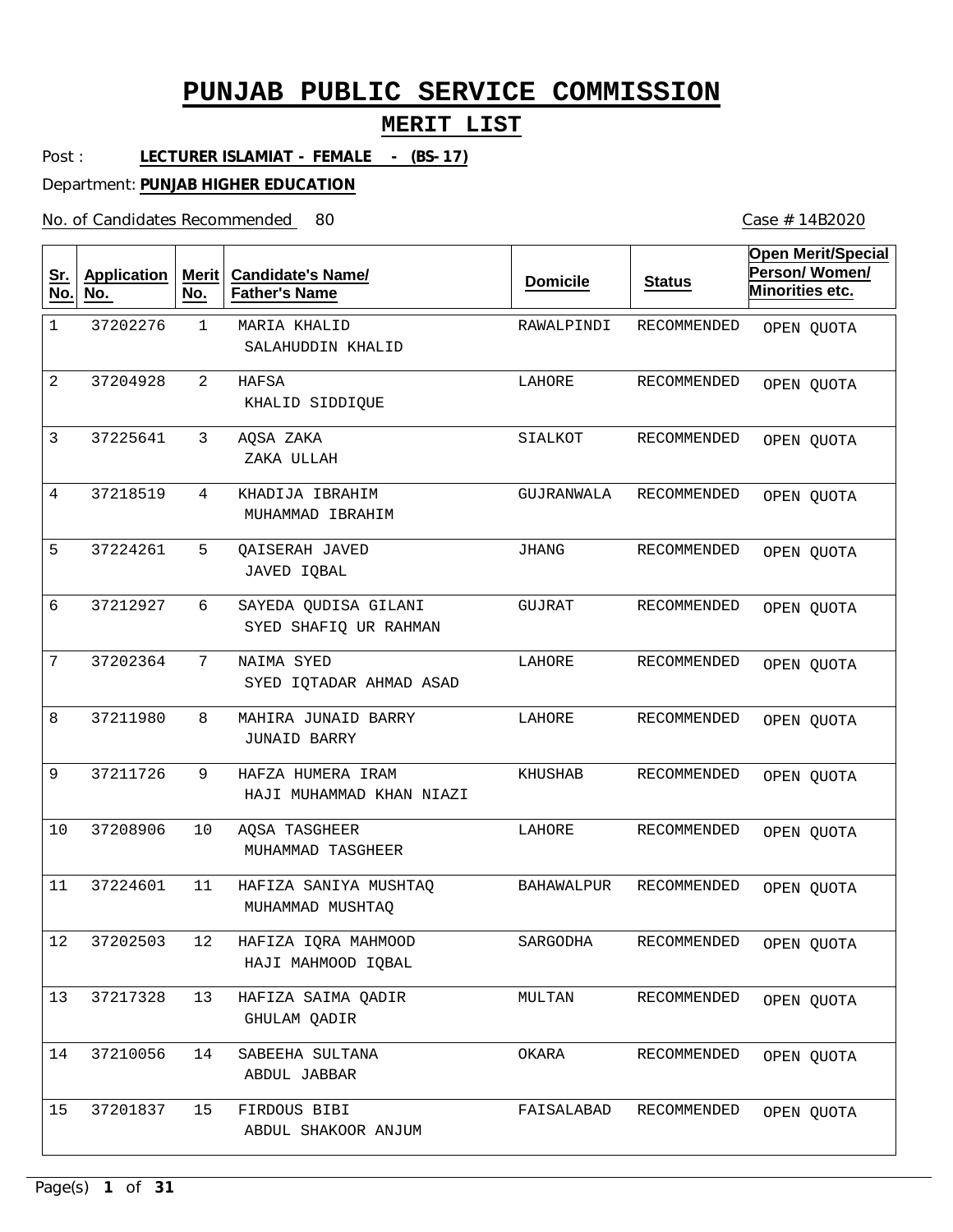### **MERIT LIST**

Post : **LECTURER ISLAMIAT - FEMALE - (BS-17)**

Department: **PUNJAB HIGHER EDUCATION**

No. of Candidates Recommended

| <u>Sr.</u><br>No. | <b>Application</b><br>No. | Merit<br>No. | <b>Candidate's Name/</b><br><b>Father's Name</b> | <b>Domicile</b> | <b>Status</b>      | <b>Open Merit/Special</b><br>Person/Women/<br>Minorities etc. |
|-------------------|---------------------------|--------------|--------------------------------------------------|-----------------|--------------------|---------------------------------------------------------------|
| 16                | 37207103                  | 16           | FAIZA AZHAR<br>MUHAMMAD AZHAR KHAN LODHI         | SAHIWAL         | RECOMMENDED        | OPEN QUOTA                                                    |
| 17                | 37200535                  | 17           | ALMAS SHAMS<br>SHAMS U DIN                       | VEHARI          | <b>RECOMMENDED</b> | OPEN QUOTA                                                    |
| 18                | 37205167                  | 18           | HAFIZA HINA AJMAL<br>MUHAMMAD AJMAL              | KASUR           | <b>RECOMMENDED</b> | OPEN QUOTA                                                    |
| 19                | 37214123                  | 19           | <b>JAVERIA</b><br>MUHAMMAD ABDULLAH              | MULTAN          | <b>RECOMMENDED</b> | OPEN QUOTA                                                    |
| 20                | 37201889                  | 20           | SEEMA TAHIR<br>SYED TAHIR NADEEM                 | <b>ATTOCK</b>   | <b>RECOMMENDED</b> | OPEN QUOTA                                                    |
| 21                | 37226368                  | 21           | MUNAZZA ASLAM<br>MUHAMMAD ASLAM                  | SAHIWAL         | <b>RECOMMENDED</b> | OPEN QUOTA                                                    |
| 22                | 37219418                  | 22           | NAMRA ARSHAD<br>ARSHAD ALI KHARRAL               | GUJRANWALA      | <b>RECOMMENDED</b> | OPEN QUOTA                                                    |
| 23                | 37214714                  | 23           | SANA ARSHAD<br>MUHAMMAD ARSHAD                   | GUJRAT          | <b>RECOMMENDED</b> | OPEN QUOTA                                                    |
| 24                | 37202949                  | 24           | HAMRAA<br>MUHAMMAD MUSSADIQUE                    | HAFIZABAD       | <b>RECOMMENDED</b> | OPEN QUOTA                                                    |
| 25                | 37211087                  | 25           | MAHNOOR SAIF KHAN<br>SAIF ISLAM KHAN             | LAHORE          | <b>RECOMMENDED</b> | OPEN QUOTA                                                    |
| 26                | 37208297                  | 26           | AYESHA SADIQA<br>GHULAM SARWAR                   | SHEIKHUPURA     | RECOMMENDED        | OPEN QUOTA                                                    |
| 27                | 37222398                  | 27           | HUMERA HAFEEZ<br>HAFEEZ ULLAH                    | MULTAN          | RECOMMENDED        | OPEN QUOTA                                                    |
| 28                | 37203719                  | 28           | SARA HABIB<br>HABIB ULLAH                        | LAHORE          | RECOMMENDED        | OPEN QUOTA                                                    |
| 29                | 37221867                  | 29           | SAKEENA BIBI<br>MUHAMMAD TUFAIL                  | KASUR           | RECOMMENDED        | OPEN QUOTA                                                    |
| 30                | 37210552                  | 30           | ATTIA SAEED<br>SAEED MUHAMMAD AKHTAR             | JHANG           | RECOMMENDED        | OPEN QUOTA                                                    |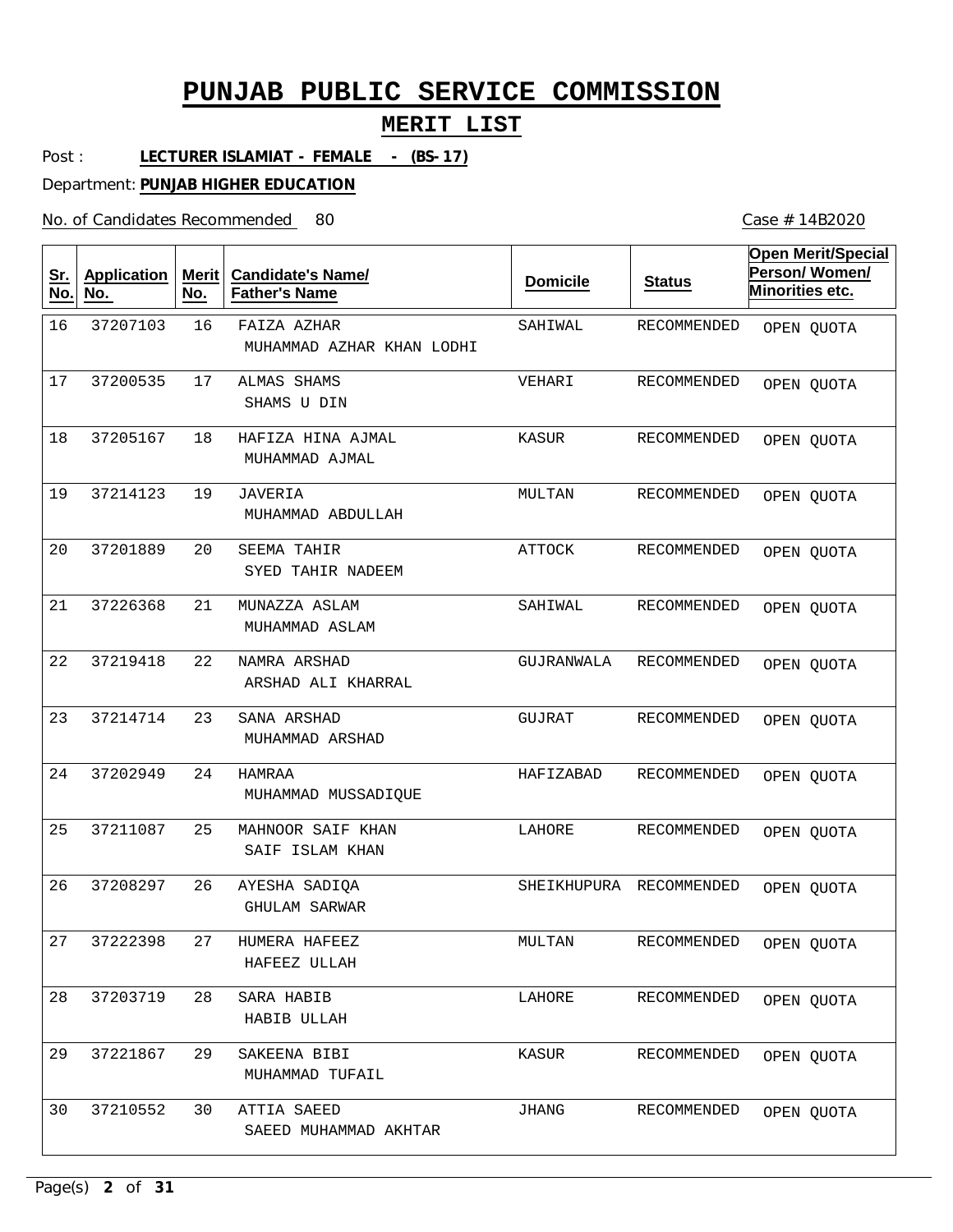### **MERIT LIST**

Post : **LECTURER ISLAMIAT - FEMALE - (BS-17)**

Department: **PUNJAB HIGHER EDUCATION**

No. of Candidates Recommended

| <u>Sr.</u><br>No. | <b>Application</b><br>No. | Merit  <br>No. | <b>Candidate's Name/</b><br><b>Father's Name</b> | <b>Domicile</b>         | <b>Status</b>           | <b>Open Merit/Special</b><br>Person/Women/<br>Minorities etc. |
|-------------------|---------------------------|----------------|--------------------------------------------------|-------------------------|-------------------------|---------------------------------------------------------------|
| 31                | 37223561                  | 31             | MEHVISH ASHRAF<br>MUHAMMAD ASHRAF                | <b>NANKANA</b><br>SAHIB | <b>RECOMMENDED</b>      | OPEN QUOTA                                                    |
| 32                | 37210764                  | 32             | SADIA FAIZ<br>FAIZ AKBAR FAIZ                    | RAWALPINDI              | <b>RECOMMENDED</b>      | OPEN QUOTA                                                    |
| 33                | 37226688                  | 33             | HADIA REHMAN<br>HABIB-UR-REHMAN                  | JHANG                   | <b>RECOMMENDED</b>      | OPEN QUOTA                                                    |
| 34                | 37202319                  | 34             | GHUZAILA TAHIR<br>MUHAMMAD MUAVIA TAHIR          | MULTAN                  | <b>RECOMMENDED</b>      | OPEN QUOTA                                                    |
| 35                | 37202677                  | 35             | ASIA PERVEEN<br>AWAL MARJAN KHAN                 | SARGODHA                | RECOMMENDED             | OPEN QUOTA                                                    |
| 36                | 37204006                  | 36             | SIDRA TUL MUNTAHA<br>MUHAMMAD ARSHAD             |                         | SHEIKHUPURA RECOMMENDED | OPEN QUOTA                                                    |
| 37                | 37213264                  | 37             | SADEEQA TAHIRA<br>ABDUL HAMEED                   | CHAKWAL                 | <b>RECOMMENDED</b>      | OPEN QUOTA                                                    |
| 38                | 37213427                  | 38             | SADIA IBRAHIM<br>MUHAMMAD IBRAHIM                | LAHORE                  | <b>RECOMMENDED</b>      | OPEN QUOTA                                                    |
| 39                | 37208011                  | 39             | RASHIDA PERVEEN<br>MUHAMMAD HUSSAIN              | <b>BAHAWALPUR</b>       | <b>RECOMMENDED</b>      | OPEN QUOTA                                                    |
| 40                | 37202143                  | 40             | MUZAMAL MUSHTAQ<br>MUSHTAQ AHMAD                 | SHEIKHUPURA             | RECOMMENDED             | OPEN QUOTA                                                    |
| 41                | 37223300                  | 41             | TAYYBA ZAFAR<br>MALIK ZAFAR ALI                  | KHUSHAB                 | RECOMMENDED             | OPEN QUOTA                                                    |
| 42                | 37206769                  | 42             | UZMA ABBAS<br>MUHAMMAD ABBAS VIRK                |                         | SHEIKHUPURA RECOMMENDED | OPEN QUOTA                                                    |
| 43                | 37215014                  | 43             | FAREEHA SABA<br>MALIK FAQIR MUHAMMAD SHAKIR      | SAHIWAL                 | RECOMMENDED             | OPEN QUOTA                                                    |
| 44                | 37202099                  | 44             | ATIA IRAM<br>MUHAMMAD RAFI                       | KHANEWAL                | RECOMMENDED             | OPEN QUOTA                                                    |
| 45                | 37207541                  | 45             | SANIA HAZOOR BAKHSH<br>HAZOOR BAKHSH             | M. GARH                 | RECOMMENDED             | OPEN QUOTA                                                    |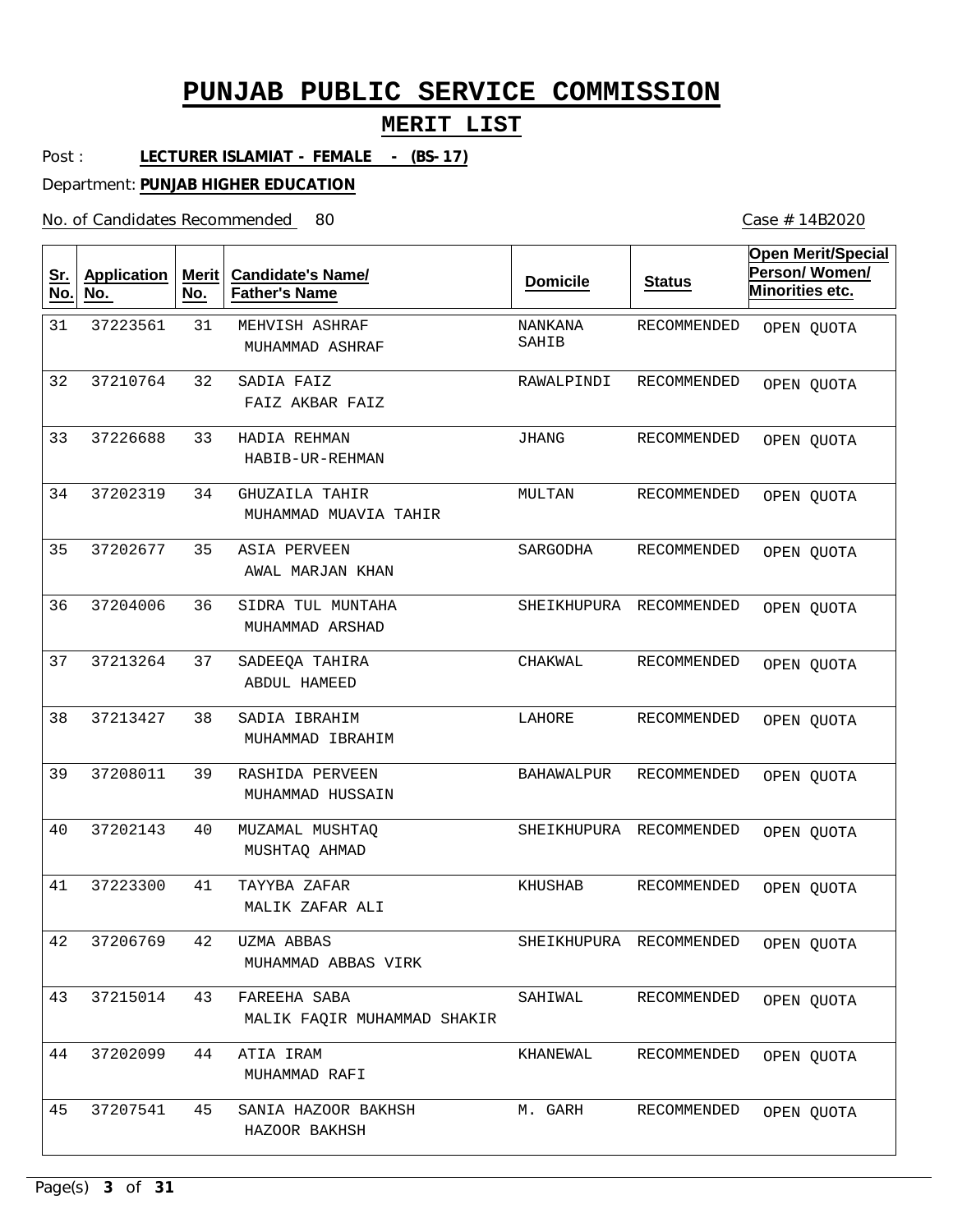### **MERIT LIST**

Post : **LECTURER ISLAMIAT - FEMALE - (BS-17)**

Department: **PUNJAB HIGHER EDUCATION**

No. of Candidates Recommended

| <u>Sr.</u><br>No. | <b>Application</b><br>No. | <b>Merit</b><br>No. | <b>Candidate's Name/</b><br><b>Father's Name</b> | <b>Domicile</b>         | <b>Status</b>      | <b>Open Merit/Special</b><br>Person/Women/<br>Minorities etc. |
|-------------------|---------------------------|---------------------|--------------------------------------------------|-------------------------|--------------------|---------------------------------------------------------------|
| 46                | 37206903                  | 46                  | FAHMIDAH ASLAM<br>MUHAMMAD ASLAM                 | R.Y. KHAN               | RECOMMENDED        | OPEN QUOTA                                                    |
| 47                | 37206766                  | 47                  | HAFIZA FAIZA JILLANI<br>GHULAM JILLANI SHAH      | <b>NANKANA</b><br>SAHIB | RECOMMENDED        | OPEN QUOTA                                                    |
| 48                | 37212845                  | 48                  | TEHMEENA PERVEZ<br>PERVEZ KHAN                   | <b>ATTOCK</b>           | <b>RECOMMENDED</b> | OPEN QUOTA                                                    |
| 49                | 37212075                  | 49                  | SIDRA ABBAS<br>MUHAMMAD ABBAS                    | GUJRAT                  | RECOMMENDED        | OPEN QUOTA                                                    |
| 50                | 37205796                  | 50                  | AQSA RIAZ<br>MUHAMMAD RIAZ                       | LAHORE                  | <b>RECOMMENDED</b> | OPEN QUOTA                                                    |
| 51                | 37201506                  | 51                  | MARIA ASHRAF<br>ASHRAF ALI                       | MULTAN                  | RECOMMENDED        | OPEN QUOTA                                                    |
| 52                | 37212434                  | 52                  | MEHWISH ZAHEER<br>ZAHEER UMER DIN                | LAHORE                  | RECOMMENDED        | OPEN QUOTA                                                    |
| 53                | 37200423                  | 53                  | SADAF ANSAR<br>ANSAR KHALID                      | <b>GUJRAT</b>           | RECOMMENDED        | OPEN QUOTA                                                    |
| 54                | 37204188                  | 54                  | UMME KULSOOM<br>MUHAMMAD BOOTA                   | KASUR                   | RECOMMENDED        | OPEN QUOTA                                                    |
| 55                | 37205151                  | 55                  | HAFIZA ATTIYA ATTA<br>ATTA ULLAH TARIQ           | LAHORE                  | RECOMMENDED        | OPEN QUOTA                                                    |
| 56                | 37221166                  | 56                  | BAKHAT BHARI<br>MUHAMMAD ASLAM                   | HAFIZABAD               | RECOMMENDED        | OPEN QUOTA                                                    |
| 57                | 37212589                  | 57                  | TAHIRA NAZ<br>MUHAMMAD ISHAQ                     | KHANEWAL                | RECOMMENDED        | OPEN QUOTA                                                    |
| 58                | 37218187                  | 58                  | IQRA ASLAM<br>MUHAMMAD ASLAM                     | LAHORE                  | RECOMMENDED        | OPEN QUOTA                                                    |
| 59                | 37202822                  | 59                  | AFIFA TABASUM<br>NISAR AHMED                     | SAHIWAL                 | RECOMMENDED        | OPEN QUOTA                                                    |
| 60                | 37214503                  | 60                  | TOOBA ZAHOOR<br>ZAHOOR ELAHI                     | RAWALPINDI              | RECOMMENDED        | OPEN QUOTA                                                    |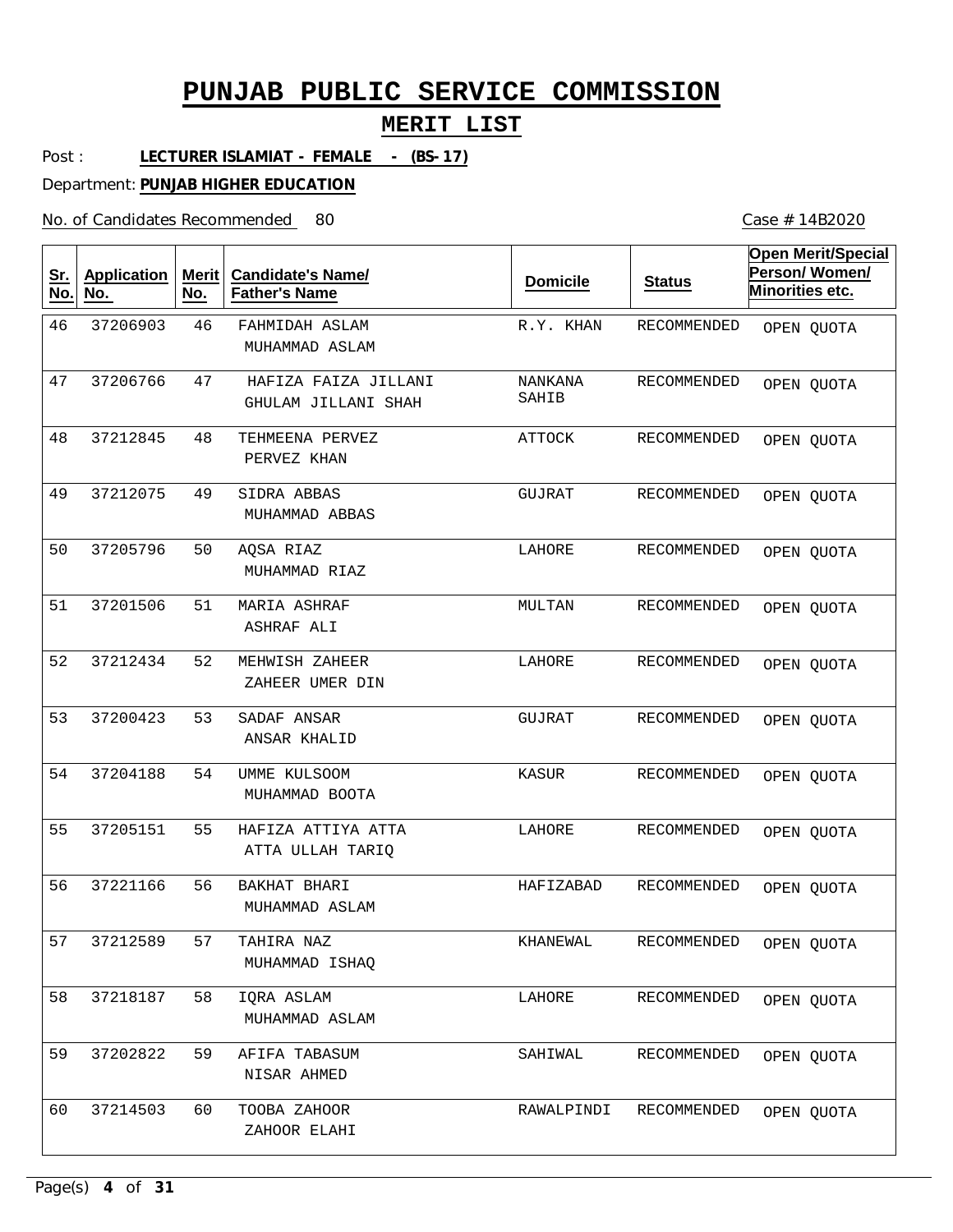### **MERIT LIST**

Post : LECTURER ISLAMIAT - FEMALE - (BS-17)

Department: **PUNJAB HIGHER EDUCATION**

No. of Candidates Recommended

| <u>Sr.</u><br>No. | <b>Application</b><br>No. | <b>Merit</b><br>No. | <b>Candidate's Name/</b><br><b>Father's Name</b> | <b>Domicile</b> | <b>Status</b>      | <b>Open Merit/Special</b><br>Person/Women/<br>Minorities etc. |
|-------------------|---------------------------|---------------------|--------------------------------------------------|-----------------|--------------------|---------------------------------------------------------------|
| 61                | 37207269                  | 61                  | KHANSA SADIQA<br><b>WASEEM AHMAD</b>             | CHAKWAL         | RECOMMENDED        | OPEN QUOTA                                                    |
| 62                | 37205061                  | 62                  | HUMAIRA MUGHAL<br>MIRZA MUHAMMAD ESSA            | D.G. KHAN       | RECOMMENDED        | OPEN QUOTA                                                    |
| 63                | 37201406                  | 63                  | MAHEEN ABDULSALAM<br>ABDULSALAM KHURSHEED        | BHAKKAR         | RECOMMENDED        | OPEN QUOTA                                                    |
| 64                | 37205944                  | 64                  | SAIMA SHEHZADI<br>MUHAMMAD SHARIF                | LAHORE          | RECOMMENDED        | OPEN QUOTA                                                    |
| 65                | 37201833                  | 65                  | SHUMAILA<br>SHOUKAT ALI                          | KASUR           | RECOMMENDED        | OPEN QUOTA                                                    |
| 66                | 37208097                  | 66                  | NAJEEBA KANWAL<br>ALLAH WASAYA                   | M. GARH         | RECOMMENDED        | OPEN QUOTA                                                    |
| 67                | 37206882                  | 67                  | FARZANA YAMEEN<br>MUHAMMAD YAMEEN                | LAHORE          | <b>RECOMMENDED</b> | OPEN QUOTA                                                    |
| 68                | 37215744                  | 68                  | ABROO KALSOOM<br>NASRULLAH KHAN                  | M. GARH         | RECOMMENDED        | OPEN QUOTA                                                    |
| 69                | 37209475                  | 69                  | MONIBA NOSHEEN<br>ABDUL RASHID                   | FAISALABAD      | RECOMMENDED        | OPEN QUOTA                                                    |
| 70                | 37210755                  | 70                  | HOORIA SAEED<br>MIAN SHAHID SAEED                | LAHORE          | RECOMMENDED        | OPEN QUOTA                                                    |
| 71                | 37216418                  | 71                  | SIDRA ISHAQ<br>MUHAMMAD ISHAQ                    | LODHRAN         | RECOMMENDED        | OPEN QUOTA                                                    |
| 72                | 37203656                  | 72                  | AZKA SHAKOOR<br>ABDUL SHAKOOR                    | LAHORE          | RECOMMENDED        | OPEN QUOTA                                                    |
| 73                | 37214832                  | 73                  | HAFIZA GHULAM RABIA<br>MUHAMMAD RAMZAN           | SARGODHA        | RECOMMENDED        | OPEN QUOTA                                                    |
| 74                | 37223195                  | 74                  | HALEEMA BIBI<br>RAO MUHAMMAD YOUSAF              | M. GARH         | RECOMMENDED        | OPEN QUOTA                                                    |
| 75                | 37211644                  | 75                  | AYESHA<br>MUHAMMAD JAMIL                         | SIALKOT         | RECOMMENDED        | OPEN QUOTA                                                    |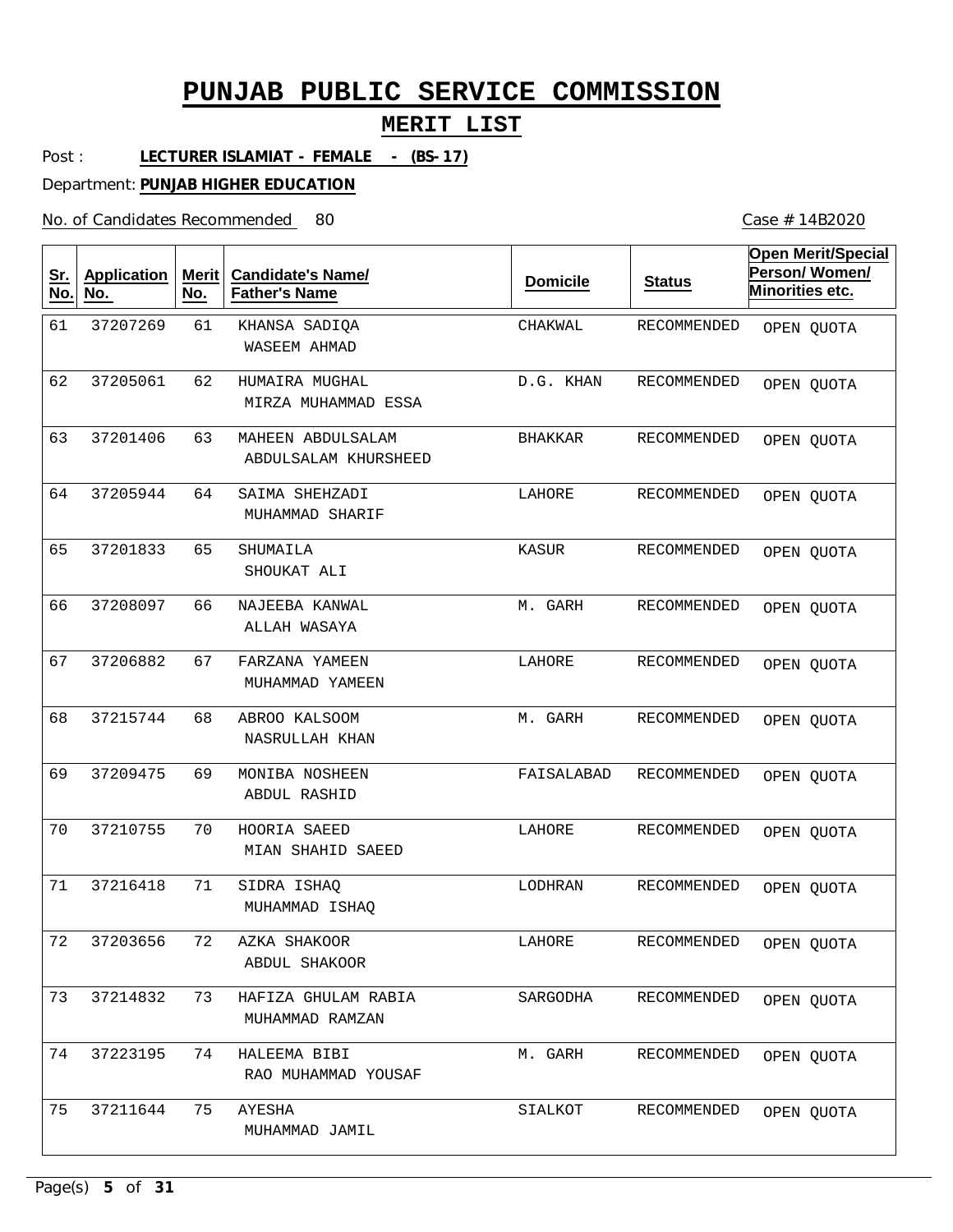### **MERIT LIST**

Post : LECTURER ISLAMIAT - FEMALE - (BS-17)

Department: **PUNJAB HIGHER EDUCATION**

No. of Candidates Recommended

| <u>Sr.</u><br>No. | <b>Application</b><br>No. | <b>Merit</b><br>No. | <b>Candidate's Name/</b><br><b>Father's Name</b>                          | <b>Domicile</b>   | <b>Status</b>      | <b>Open Merit/Special</b><br>Person/Women/<br>Minorities etc. |
|-------------------|---------------------------|---------------------|---------------------------------------------------------------------------|-------------------|--------------------|---------------------------------------------------------------|
| 76                | 37202577                  | 76                  | MUQADDAS YASIN<br>MUHAMMAD YASIN                                          | SAHIWAL           | RECOMMENDED        | OPEN OUOTA                                                    |
| 77                | 37221820                  | 77                  | AZBA MAJEED<br><b>ABDUL MAJEED</b>                                        | GUJRANWALA        | <b>RECOMMENDED</b> | OPEN OUOTA                                                    |
| 78                | 37204501                  | 78                  | AMNA AHMAD<br>HUSSAIN AHMAD                                               | SARGODHA          | <b>RECOMMENDED</b> | OPEN OUOTA                                                    |
| 79                | 37202953                  | 107                 | NOSHEEN SIRAJ (Selected<br>Against Special Persons<br>Ouota)<br>SIRAJ DIN | LAHORE            | <b>RECOMMENDED</b> | SPECIAL<br>PERSON QUOTA                                       |
| 80                | 37200675                  | 190                 | SAMIA AMIN (Selected Against<br>Special Persons Quota)<br>NAZIR AHMAD     | SARGODHA          | <b>RECOMMENDED</b> | SPECIAL<br>PERSON QUOTA                                       |
|                   |                           |                     | Following Candidate(s) Could Not Come In the Orbit of Selection           |                   |                    |                                                               |
| $\mathbf{1}$      | 37203716                  | 79                  | RAHEELA ZAHEER<br>ZAHEER AHMAD                                            | GUJRANWALA        | NOT RECOMMENDED    |                                                               |
| 2                 | 37207590                  | 80                  | ZUBDAH MAJEED<br><b>ABDUL MAJEED</b>                                      | <b>BAHAWALPUR</b> | NOT RECOMMENDED    |                                                               |
| 3                 | 37213322                  | 81                  | FAKIHA NAEEM<br>NAEEM SIDDIQUI                                            | FAISALABAD        | NOT RECOMMENDED    |                                                               |

| 4 | 37211018 | 82 | TALLAT YASMEEN<br>ILTAF HUSSAIN  | CHAKWAL    | NOT RECOMMENDED |
|---|----------|----|----------------------------------|------------|-----------------|
| 5 | 37213488 | 83 | FATIMA SYEED<br>MIAN HASHMAT ALI | MIANWALI   | NOT RECOMMENDED |
| 6 | 37204075 | 84 | ASMA IFTIKHAR<br>IFTIKHAR UL HAO | KHANEWAL   | NOT RECOMMENDED |
| 7 | 37213818 | 85 | UME KALSOOM<br>MUHAMMAD SIDDIOUE | FAISALABAD | NOT RECOMMENDED |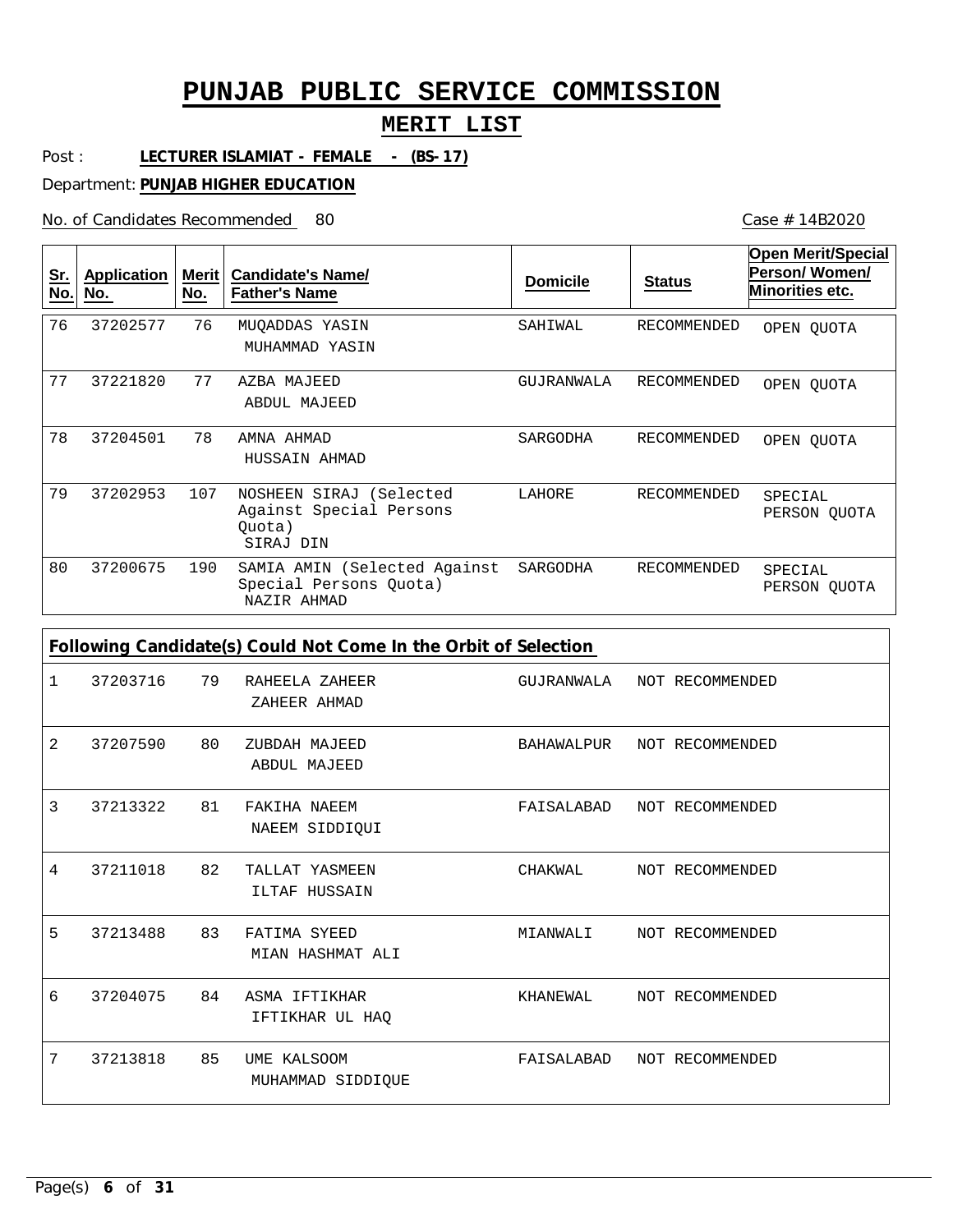### **MERIT LIST**

Case # 14B2020

Post : LECTURER ISLAMIAT - FEMALE - (BS-17)

Department: **PUNJAB HIGHER EDUCATION**

| <u>Sr.</u><br>No. | <b>Application</b><br>No. | <b>Merit</b><br>No. | <b>Candidate's Name/</b><br><b>Father's Name</b> | <b>Domicile</b>             | <b>Status</b>   | <b>Open Merit/Special</b><br>Person/Women/<br>Minorities etc. |
|-------------------|---------------------------|---------------------|--------------------------------------------------|-----------------------------|-----------------|---------------------------------------------------------------|
|                   |                           |                     |                                                  |                             |                 |                                                               |
| 8                 | 37200029                  | 86                  | HAFSA MAHMOOD<br>MAHMOOD AHMED                   | LAHORE                      | NOT RECOMMENDED |                                                               |
| 9                 | 37206057                  | 87                  | AMINA SADIQ<br>MUHAMMAD SADIQ                    | SHEIKHUPURA NOT RECOMMENDED |                 |                                                               |
| 10                | 37217267                  | 88                  | HAFZA SADIA JAWAID<br>JAWAID IQBAL               | CHINIOT                     | NOT RECOMMENDED |                                                               |
| 11                | 37202050                  | 89                  | NAILA ISMAIL<br>MUHAMMAD ISMAIL                  | SHEIKHUPURA NOT RECOMMENDED |                 |                                                               |
| $12 \overline{ }$ | 37216373                  | 90                  | KHALIDA SIDDIQUE<br>MUHAMMAD SIDDIQUE            | BAHAWALPUR                  | NOT RECOMMENDED |                                                               |
| 13                | 37202097                  | 91                  | AYESHA SHAHZADI<br>MUHAMMAD ANWAR                | GUJRANWALA                  | NOT RECOMMENDED |                                                               |
| 14                | 37213772                  | 92                  | RUKHSHANDA IMTIAZ<br>IMTIAZ AHMAD                | HAFIZABAD                   | NOT RECOMMENDED |                                                               |
| 15                | 37213608                  | 93                  | SADIA AMIN<br>MUHAMMAD AMIN                      | T.T. SINGH                  | NOT RECOMMENDED |                                                               |
| 16                | 37206597                  | 94                  | SABIHA AZHAR<br>AZHAR MAHMOOD                    | BAHAWALPUR                  | NOT RECOMMENDED |                                                               |
| 17                | 37202969                  | 95                  | IQRA BATOOL<br>FAIZ ULLAH                        | HAFIZABAD                   | NOT RECOMMENDED |                                                               |
| 18                | 37207676                  | 96                  | MADEEHA NEELAM<br>MUHAMMAD RAMZAN                | M. GARH                     | NOT RECOMMENDED |                                                               |
| 19                | 37212795                  | 97                  | AYESHA ARIF<br>MUHAMMAD ARIF                     | JEHLUM                      | NOT RECOMMENDED |                                                               |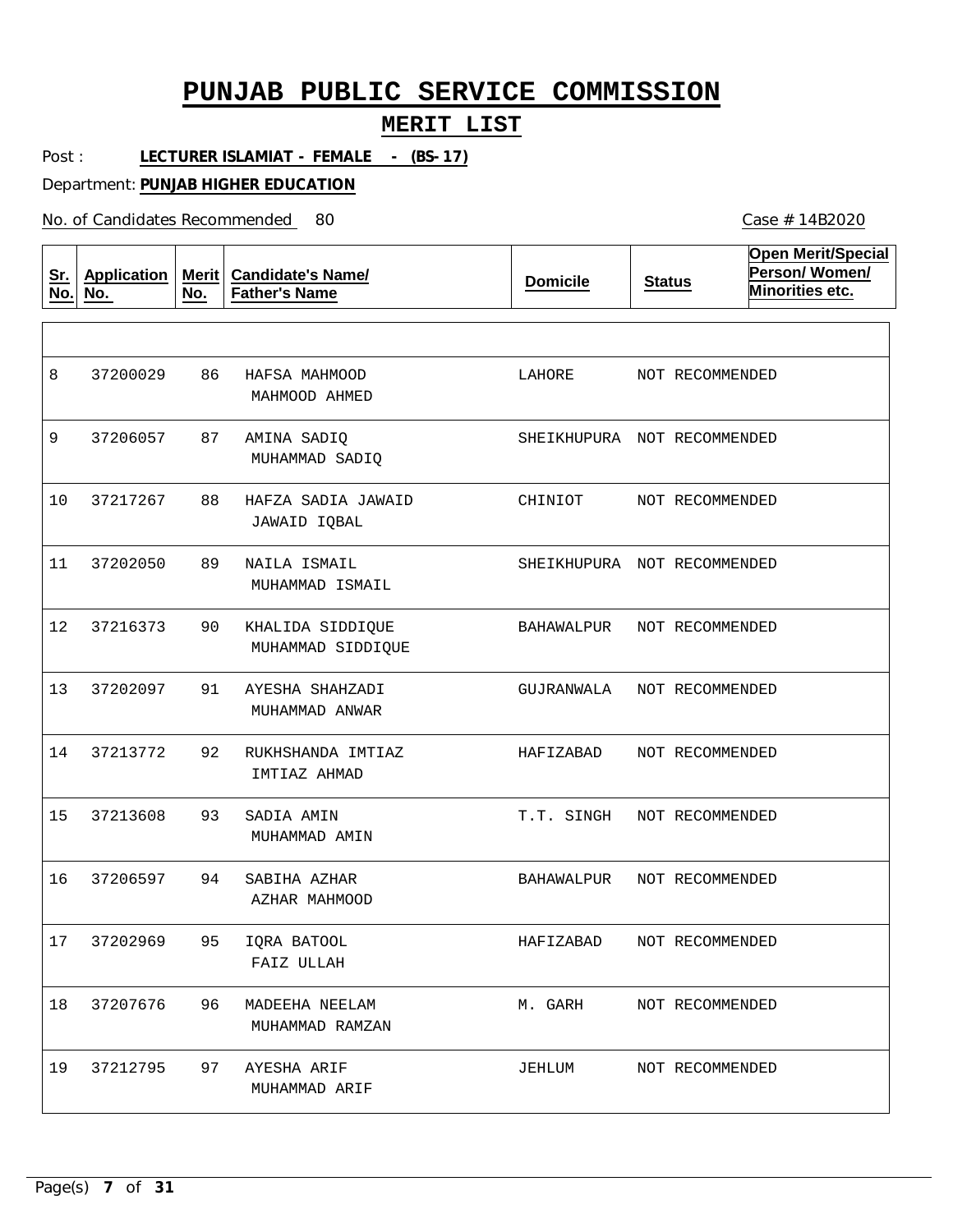### **MERIT LIST**

Post : LECTURER ISLAMIAT - FEMALE - (BS-17)

Department: **PUNJAB HIGHER EDUCATION**

| <u>Sr.</u><br>No. | <b>Application</b><br>No. | Merit<br>No. | <b>Candidate's Name/</b><br><b>Father's Name</b> | <b>Domicile</b> | <b>Status</b>   | <b>Open Merit/Special</b><br>Person/Women/<br>Minorities etc. |
|-------------------|---------------------------|--------------|--------------------------------------------------|-----------------|-----------------|---------------------------------------------------------------|
|                   |                           |              |                                                  |                 |                 |                                                               |
| 20                | 37210642                  | 98           | WAJEEHA SAEED<br>MIAN SHAHID SAEED               | LAHORE          | NOT RECOMMENDED |                                                               |
| 21                | 37208854                  | 99           | ASIFA BANO<br>GHULAM RASOOL                      | M. GARH         | NOT RECOMMENDED |                                                               |
| 22                | 37201865                  | 100          | SAIMA AHMAD<br>SARDAR AHMAD DIN                  | KASUR           | NOT RECOMMENDED |                                                               |
| 23                | 37206938                  | 101          | SAIMA BOOTA<br>MUHAMMAD BOOTA                    | NAROWAL         | NOT RECOMMENDED |                                                               |
| 24                | 37201912                  | 102          | NASEEM AKHTAR<br>RUB NAWAZ                       | BHAKKAR         | NOT RECOMMENDED |                                                               |
| 25                | 37225067                  | 103          | SANA JAVED<br>JAVED IQBAL                        | SIALKOT         | NOT RECOMMENDED |                                                               |
| 26                | 37219149                  | 104          | RABIA IRSHAD<br>MIAN IRSHAD HUSSAIN              | KHANEWAL        | NOT RECOMMENDED |                                                               |
| 27                | 37202851                  | 105          | SUMAIA ASGHAR<br>CHUDHARY ASGHAR ALI             | T.T. SINGH      | NOT RECOMMENDED |                                                               |
| 28                | 37214100                  | 106          | YASMEEN ANWAR<br>MUHAMMAD ANWAR                  | RAJANPUR        | NOT RECOMMENDED |                                                               |
| 29                | 37206097                  | 108          | WAJEEHA SHAHZADI<br>MUHAMMAD BASHIR              | LAHORE          | NOT RECOMMENDED |                                                               |
| 30                | 37219051                  | 109          | MAMONA HASSAN<br><b>QUARI GHULAM HASSAN</b>      | M. GARH         | NOT RECOMMENDED |                                                               |
| 31                | 37212139                  | 110          | TAHIRA REHAN<br>AMAN ULLAH REHMAN                | OKARA           | NOT RECOMMENDED |                                                               |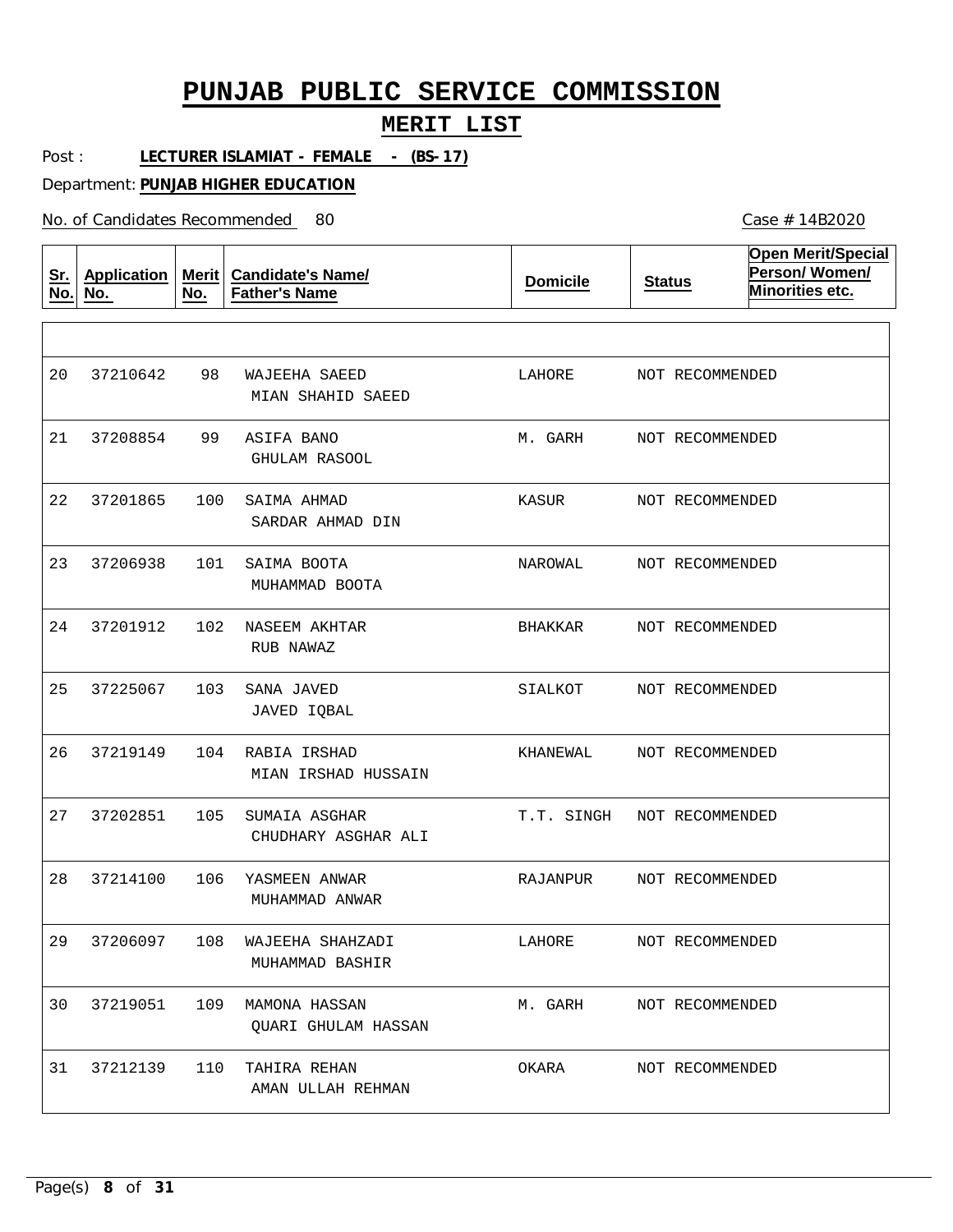### **MERIT LIST**

Case # 14B2020

Post : LECTURER ISLAMIAT - FEMALE - (BS-17)

Department: **PUNJAB HIGHER EDUCATION**

| <u>Sr.</u><br>No. | <b>Application</b><br>No. | Merit<br>No. | <b>Candidate's Name/</b><br><b>Father's Name</b> | <b>Domicile</b>             | <b>Status</b>   | <b>Open Merit/Special</b><br>Person/Women/<br>Minorities etc. |
|-------------------|---------------------------|--------------|--------------------------------------------------|-----------------------------|-----------------|---------------------------------------------------------------|
|                   |                           |              |                                                  |                             |                 |                                                               |
| 32                | 37218992                  | 111          | SAIRA BANO<br>BILAL AHMAD                        | VEHARI                      | NOT RECOMMENDED |                                                               |
| 33                | 37205223                  | 112          | SUMAIRA AYYOUB<br>MUHAMMAD AYYOUB SABBIR         | VEHARI                      | NOT RECOMMENDED |                                                               |
| 34                | 37220449                  | 113          | RUKHSANA MUHAMMAD YAAR<br>MUHAMMAD YAAR          | SHEIKHUPURA NOT RECOMMENDED |                 |                                                               |
| 35                | 37201534                  | 114          | SHAMA AMEEN<br>MUHAMMAD AMEEN                    | NANKANA<br>SAHIB            | NOT RECOMMENDED |                                                               |
| 36                | 37203725                  | 115          | RABIA TARIO<br>TARIQ AMAN ULLAH DAR              | GUJRANWALA                  | NOT RECOMMENDED |                                                               |
| 37                | 37208051                  | 116          | SAJIDA KOUSAR<br>BASHIR AHMED                    | KHANEWAL                    | NOT RECOMMENDED |                                                               |
| 38                | 37214101                  | 117          | UZMA NWAZ<br><b>QARE MUHAMMAD NWAZ</b>           | SAHIWAL                     | NOT RECOMMENDED |                                                               |
| 39                | 37214452                  | 118          | SHAIR BANO<br>NAZAR MUHAMMAD                     | MULTAN                      | NOT RECOMMENDED |                                                               |
| 40                | 37208397                  | 119          | SUMMYIA SUNDUS<br>EHSAN ULLAH RAJPOOT            | LAHORE                      | NOT RECOMMENDED |                                                               |
| 41                | 37203410                  | 120          | TAMIYA KHALID<br>HAFIZ KHALID MAHMOOD            | LAHORE                      | NOT RECOMMENDED |                                                               |
| 42                | 37207342                  | 121          | SOBIA BARAKAT<br>SYED FAIZ ABBAS SHAH OAMAR      | KHANEWAL                    | NOT RECOMMENDED |                                                               |
| 43                | 37219804                  |              | 122 HAFIZA FARAH IZHAR<br>KANWAR IZHAR AHMAD     | LAHORE                      | NOT RECOMMENDED |                                                               |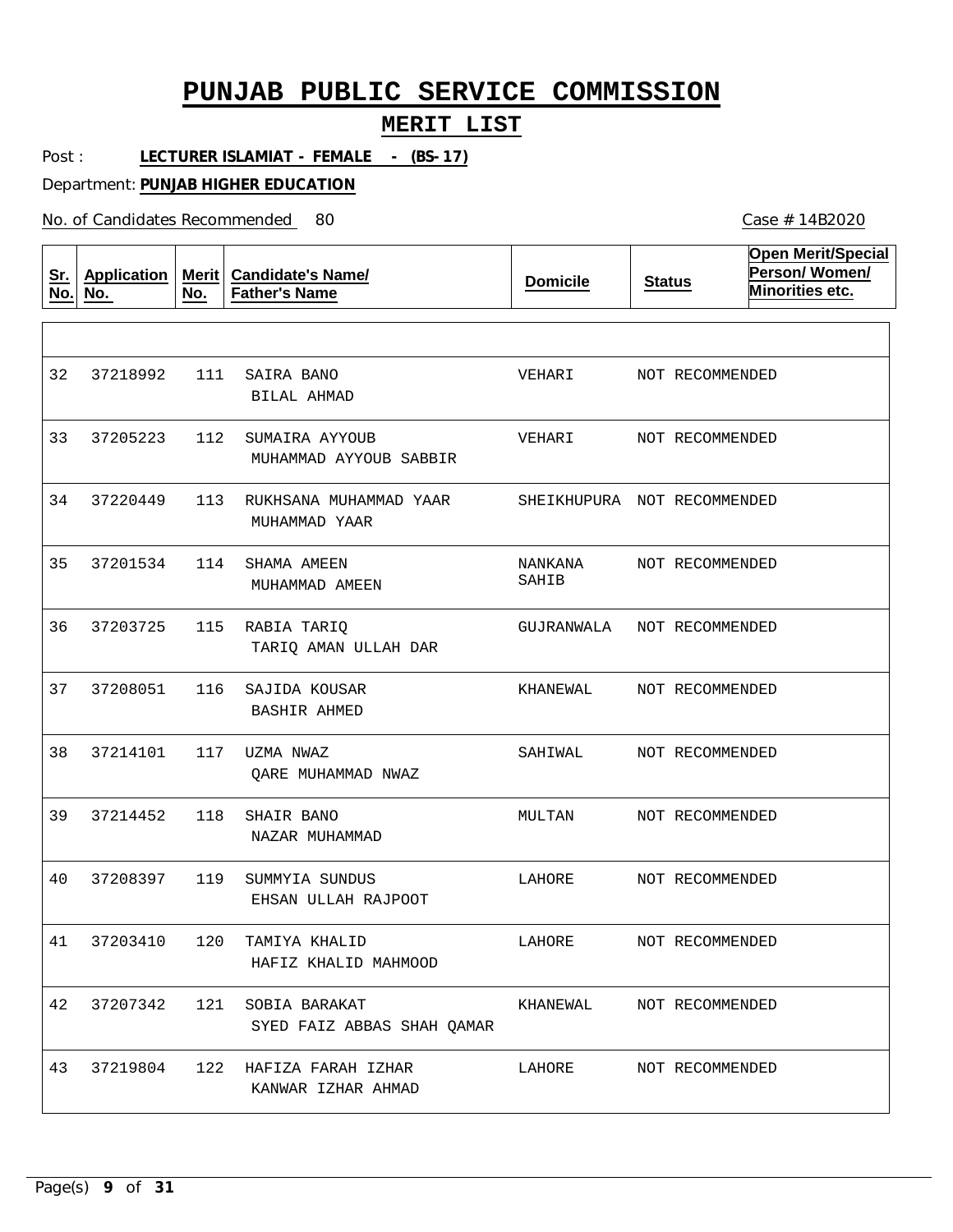#### **MERIT LIST**

Post : LECTURER ISLAMIAT - FEMALE - (BS-17)

Department: **PUNJAB HIGHER EDUCATION**

No. of Candidates Recommended

**Sr. No. Application No. Merit No. Candidate's Name/ Father's Name Domicile Status Open Merit/Special Person/ Women/ Minorities etc.** 123 KISHWAR TEHZEEB 124 SAIRA ASHRAF 125 126 SAIMA HAMEED 127 128 129 TALHA AKBER 130 MARYAM 131 KHALIDA REHMAN 132 MEHWISH NAZ 133 SUMAIRA MUSKAN 134 FARHANA NAWAZ SAFIA ABDUL KHALIQ IQRA AWMMARA PERVEEN MUHAMMAD SHARIF MUHAMMAD ASHRAF JAVED ABDUL KHALIQ ABDUL HAMEED KHAN ZULFIQAR ALI ABDUL SHAKOOR MUHAMMAD AKBER ALI AHSAN AHMAD SAIF UD DIN CHISHTI MIAN MUHAMMAD RIAZ FAIZ MUHAMMAD MUHAMMAD NAWAZ 44 45 37202310 46 47 48 49 50 51 52 53 37212235 54 37215182 55 37202528 37206756 37212841 37203695 37222681 37211452 37222212 37213789 37219454 SHEIKHUPURA NOT RECOMMENDED M.B.DIN LAHORE D.G. KHAN SHEIKHUPURA NOT RECOMMENDED SHEIKHUPURA NOT RECOMMENDED T.T. SINGH GUJRANWALA LAHORE SAHIWAL BHAKKAR GUJRANWALA NOT RECOMMENDED NOT RECOMMENDED NOT RECOMMENDED NOT RECOMMENDED NOT RECOMMENDED NOT RECOMMENDED NOT RECOMMENDED NOT RECOMMENDED NOT RECOMMENDED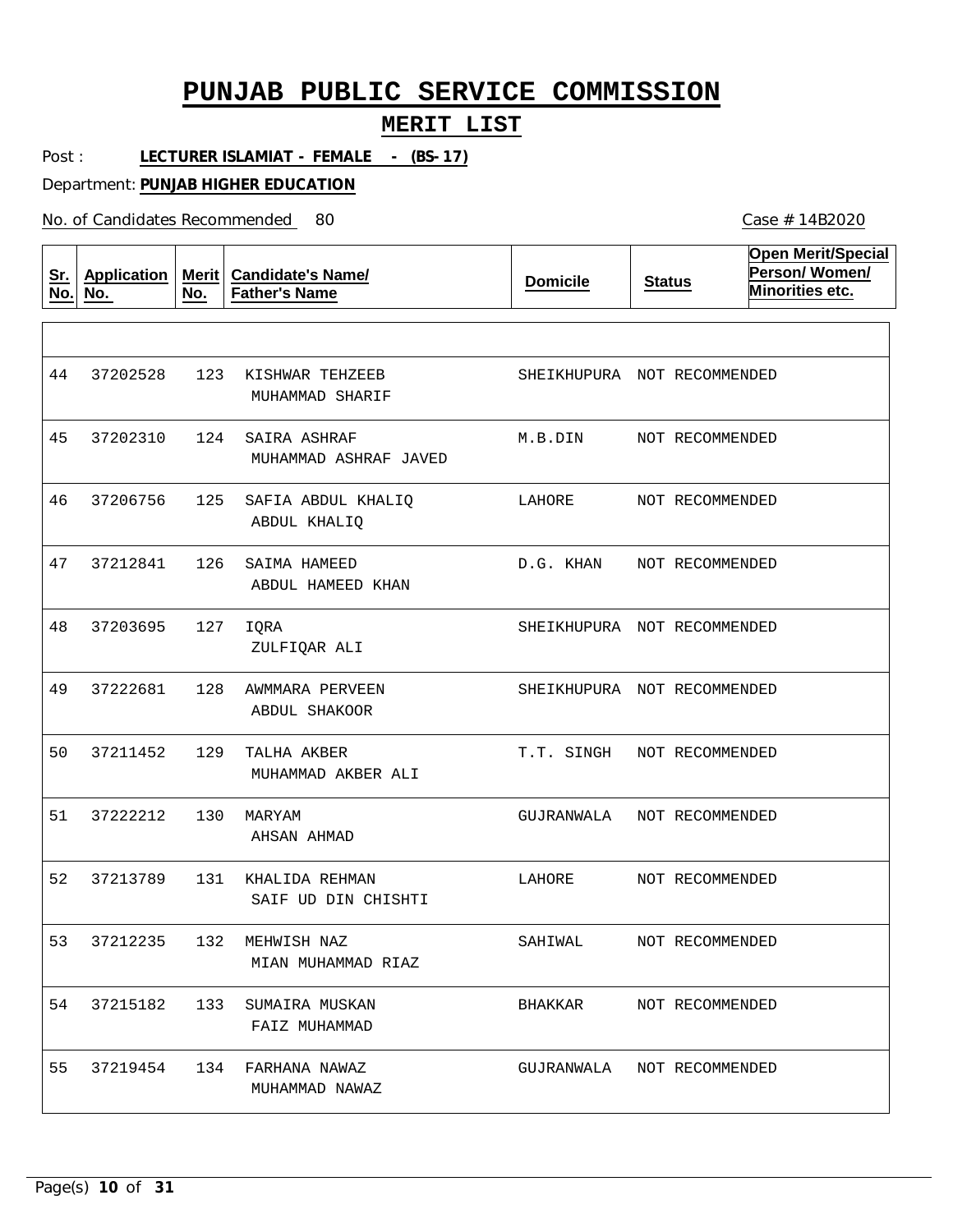### **MERIT LIST**

Case # 14B2020

Post : LECTURER ISLAMIAT - FEMALE - (BS-17)

Department: **PUNJAB HIGHER EDUCATION**

| <u>Sr.</u><br>No. | <b>Application</b><br>No. | Merit  <br>No. | <b>Candidate's Name/</b><br><b>Father's Name</b> | <b>Domicile</b> | <b>Status</b>               | <b>Open Merit/Special</b><br>Person/Women/<br>Minorities etc. |
|-------------------|---------------------------|----------------|--------------------------------------------------|-----------------|-----------------------------|---------------------------------------------------------------|
|                   |                           |                |                                                  |                 |                             |                                                               |
| 56                | 37202082                  | 135            | SADIA KAUSAR<br>MALIK MUHAMMAD SHARIF            | LAHORE          | NOT RECOMMENDED             |                                                               |
| 57                | 37204037                  | 136            | ASMA BIBI<br>ABD-UR-RAHEEM                       | SARGODHA        | NOT RECOMMENDED             |                                                               |
| 58                | 37214156                  | 137            | SAMRA SODAGAR<br>MUHAMMAD SODAGAR                |                 | SHEIKHUPURA NOT RECOMMENDED |                                                               |
| 59                | 37205088                  | 138            | ASMA ASLAM<br>MUHAMMAD ASLAM AJEZ                | LAHORE          | NOT RECOMMENDED             |                                                               |
| 60                | 37200839                  | 139            | NUMAIRA ALTAF<br>ALTAF HUSSAIN                   | T.T. SINGH      | NOT RECOMMENDED             |                                                               |
| 61                | 37220196                  | 140            | SHABANA PARVEEN<br>MUHAMMAD SHAFI                | KHANEWAL        | NOT RECOMMENDED             |                                                               |
| 62                | 37201032                  | 141            | SIDRA MALIK<br>MUHAMMAD BOOTA                    | FAISALABAD      | NOT RECOMMENDED             |                                                               |
| 63                | 37210266                  | 142            | HAFIZA KHOWLA TAHIR<br>TAHIR IQBAL               | FAISALABAD      | NOT RECOMMENDED             |                                                               |
| 64                | 37212853                  | 143            | AMROZIA ASHRAF<br>MUHAMMAD ASHRAF                | GUJRAT          | NOT RECOMMENDED             |                                                               |
| 65                | 37201176                  | 144            | RABIA<br>MUHAMMAD IQBAL                          | SIALKOT         | NOT RECOMMENDED             |                                                               |
| 66                | 37201315                  | 145            | BASHIRAN<br>WALI MUHAMMAD                        | FAISALABAD      | NOT RECOMMENDED             |                                                               |
| 67                | 37205919                  | 146            | SIDRA AHMED<br>MIAN SHAKEEL AHMAD                | R.Y. KHAN       | NOT RECOMMENDED             |                                                               |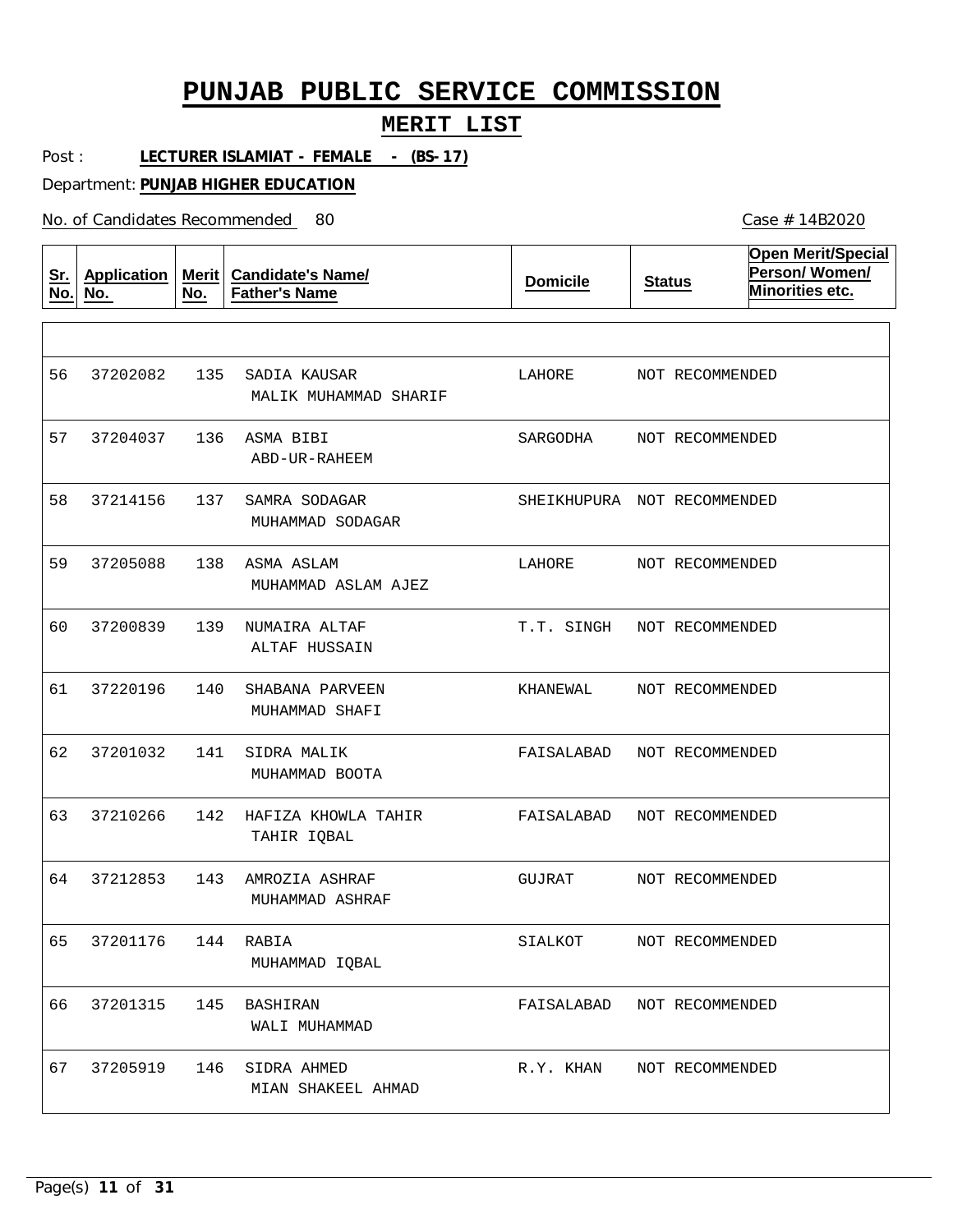### **MERIT LIST**

Post : LECTURER ISLAMIAT - FEMALE - (BS-17)

Department: **PUNJAB HIGHER EDUCATION**

No. of Candidates Recommended

| <u>Sr.</u><br>No. | <b>Application</b><br>No. | <b>Merit</b><br>No. | <b>Candidate's Name/</b><br><b>Father's Name</b> | <b>Domicile</b> | <b>Status</b>   | <b>Open Merit/Special</b><br>Person/Women/<br>Minorities etc. |
|-------------------|---------------------------|---------------------|--------------------------------------------------|-----------------|-----------------|---------------------------------------------------------------|
|                   |                           |                     |                                                  |                 |                 |                                                               |
| 68                | 37211975                  | 147                 | SADIA ATAULLAH<br>ATA ULLAH                      | OKARA           | NOT RECOMMENDED |                                                               |
| 69                | 37213120                  | 148                 | SHAGUFTA AMIR<br>MUHAMMAD AMIR                   | KHUSHAB         | NOT RECOMMENDED |                                                               |
| 70                | 37213787                  | 149                 | AYSHA MUNEER<br>MUHAMMAD MUNIR AHMAD SABIR       | M. GARH         | NOT RECOMMENDED |                                                               |
| 71                | 37204490                  | 150                 | ABIDA PERVEEN<br>MUHAMMAD IRSHAD NORI            | LAHORE          | NOT RECOMMENDED |                                                               |
| 72                | 37205446                  | 151                 | NAZIA TAJ<br>TAJ DEEN                            | GUJRANWALA      | NOT RECOMMENDED |                                                               |
| 73                | 37203539                  | 152                 | AMBER ZAHRA<br>MUHAMMAD AYOOB                    | KASUR           | NOT RECOMMENDED |                                                               |
| 74                | 37226365                  | 153                 | FOZIA SULTANA<br>MATLOOB HUSSAIN                 | JEHLUM          | NOT RECOMMENDED |                                                               |
| 75                | 37205302                  | 154                 | RAHAT SABA<br>ABDUL HAMEED                       | GUJRANWALA      | NOT RECOMMENDED |                                                               |
| 76                | 37201636                  | 155                 | AYSHA MUNEER<br>MUNEER AHMAD                     | R.Y. KHAN       | NOT RECOMMENDED |                                                               |
| 77                | 37225894                  |                     | 156 NAJIA JAMIL<br>JAMIL AHMAD                   | MULTAN          | NOT RECOMMENDED |                                                               |
| 78                | 37206791                  | 157                 | BUSHRA HAFEEZ<br>MUHAMMAD HAFEEZ REHMAT AWAN     | LAHORE          | NOT RECOMMENDED |                                                               |
| 79                | 37208824                  | 158                 | SHABANA RAFIQ<br>RAFIQ AHMAD                     | D.G. KHAN       | NOT RECOMMENDED |                                                               |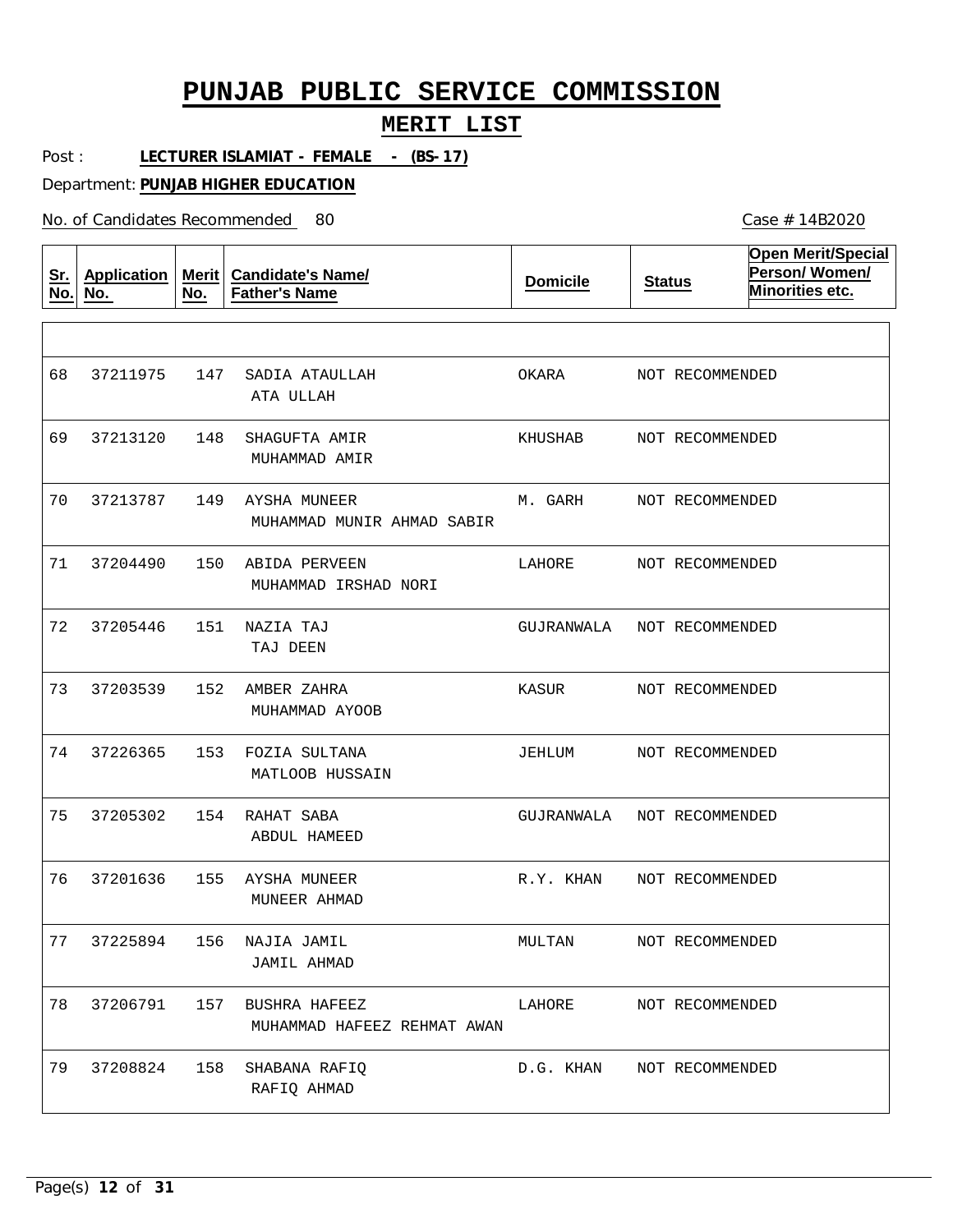### **MERIT LIST**

Post : **LECTURER ISLAMIAT - FEMALE - (BS-17)**

Department: **PUNJAB HIGHER EDUCATION**

| <u>Sr.</u><br>No. | <b>Application</b><br>No. | <b>Merit</b><br>No. | <b>Candidate's Name/</b><br><b>Father's Name</b> | <b>Domicile</b>             | <b>Status</b> |                 | <b>Open Merit/Special</b><br>Person/Women/<br>Minorities etc. |
|-------------------|---------------------------|---------------------|--------------------------------------------------|-----------------------------|---------------|-----------------|---------------------------------------------------------------|
|                   |                           |                     |                                                  |                             |               |                 |                                                               |
| 80                | 37201886                  | 159                 | SHABANA RAFIQ<br>MUHAMMAD RAFIQ                  | LAHORE                      |               | NOT RECOMMENDED |                                                               |
| 81                | 37207270                  | 160                 | SADIA AKRAM<br>MUHAMMAD AKRAM                    | LAHORE                      |               | NOT RECOMMENDED |                                                               |
| 82                | 37200635                  | 161                 | MEHVISH AKHTAR<br>AKHTAR HUSSAIN                 | LAHORE                      |               | NOT RECOMMENDED |                                                               |
| 83                | 37221210                  | 162                 | HUMAIRA AYOUB<br>MUHAMMAD AYOUB                  | KASUR                       |               | NOT RECOMMENDED |                                                               |
| 84                | 37222235                  | 163                 | SAFIA BIBI<br>ZILADAR KHAN                       | M. GARH                     |               | NOT RECOMMENDED |                                                               |
| 85                | 37210075                  | 164                 | ZERTASHIA AMEER<br>AMEER AHMED                   | SARGODHA                    |               | NOT RECOMMENDED |                                                               |
| 86                | 37217928                  | 165                 | FAIZA KHAN<br>MUHAMMAD KHAN                      | SIALKOT                     |               | NOT RECOMMENDED |                                                               |
| 87                | 37205046                  | 166                 | TANZILA BOOTA<br>MUHAMMAD BOOTA                  | GUJRANWALA                  |               | NOT RECOMMENDED |                                                               |
| 88                | 37207874                  | 167                 | AFIFA ZAFAR<br>ZAFAR ULLAH KHAN                  | SARGODHA                    |               | NOT RECOMMENDED |                                                               |
| 89                | 37207616                  | 168                 | FATIMA IRSHAD<br>MUHAMMAD IRSHAD ALI             | SARGODHA                    |               | NOT RECOMMENDED |                                                               |
| 90                | 37211253                  | 169                 | NASIRA BANO<br>MUHAMMAD SHARIF                   | SHEIKHUPURA NOT RECOMMENDED |               |                 |                                                               |
| 91                | 37201117                  | 170                 | SIDRAH SAEED<br>SAEED AKHTER                     | SAHIWAL                     |               | NOT RECOMMENDED |                                                               |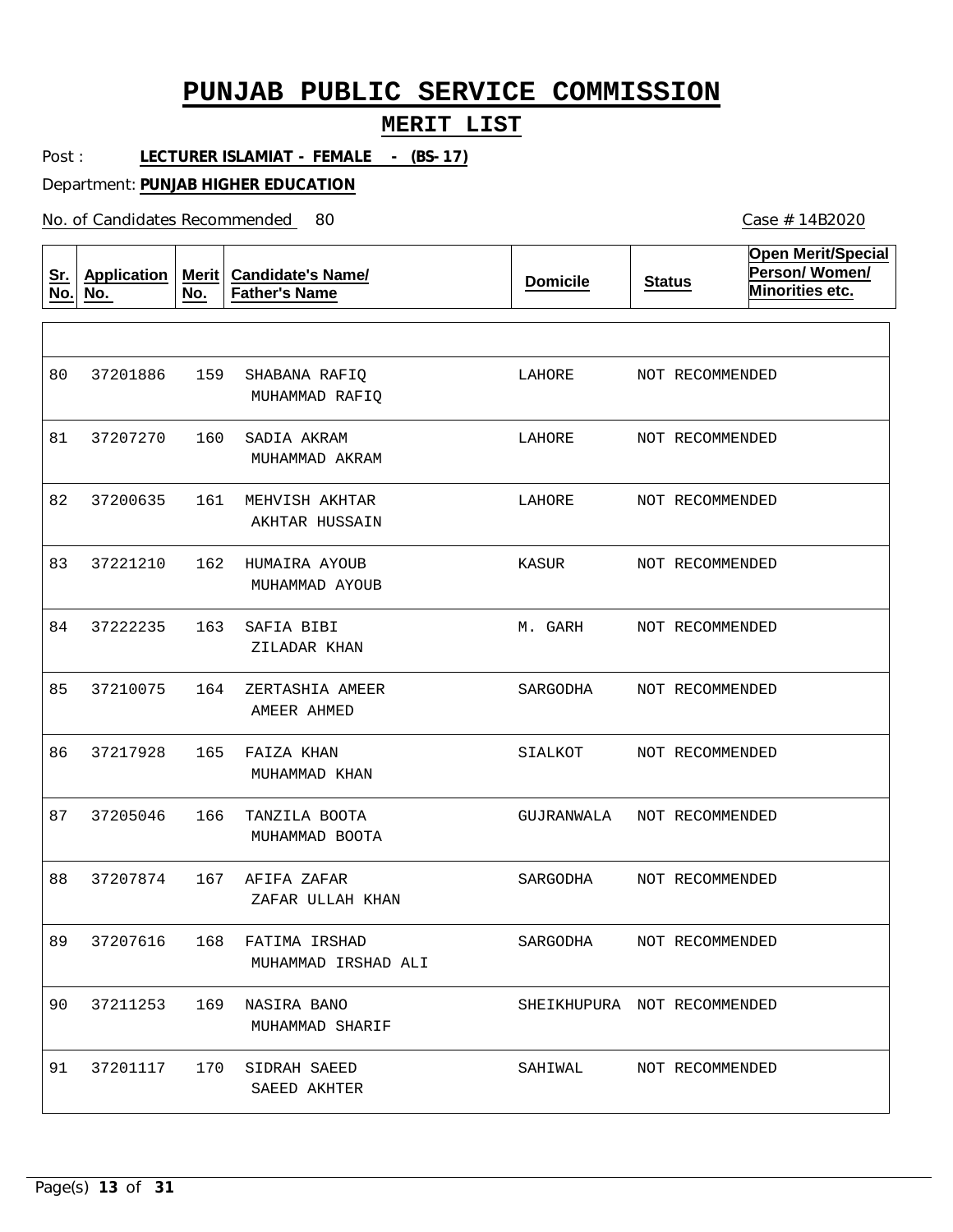### **MERIT LIST**

Post : LECTURER ISLAMIAT - FEMALE - (BS-17)

Department: **PUNJAB HIGHER EDUCATION**

| <u>Sr.</u><br>No. | <b>Application</b><br>No. | Merit $ $<br>No. | <b>Candidate's Name/</b><br><b>Father's Name</b> | <b>Domicile</b>  | <b>Status</b>   | <b>Open Merit/Special</b><br>Person/Women/<br>Minorities etc. |
|-------------------|---------------------------|------------------|--------------------------------------------------|------------------|-----------------|---------------------------------------------------------------|
|                   |                           |                  |                                                  |                  |                 |                                                               |
| 92                | 37205226                  | 171              | ABIDA AKRAM<br>MUHAMMAD AKRAM                    | PAKPATTAN        | NOT RECOMMENDED |                                                               |
| 93                | 37200565                  | 172              | MARIA ISHFAQ<br>ISHFAQ AHMAD                     | NANKANA<br>SAHIB | NOT RECOMMENDED |                                                               |
| 94                | 37215023                  | 173              | RUKHSANA NAZ<br>INAYATULLAH                      | KHUSHAB          | NOT RECOMMENDED |                                                               |
| 95                | 37204467                  | 174              | MAMONA ARIF<br>ARIF HUSSAIN SHAH                 | NANKANA<br>SAHIB | NOT RECOMMENDED |                                                               |
| 96                | 37217698                  | 175              | HAFIZA MARYAM FAROOQ<br>MUHAMMAD FAROOQ SHAKIR   | KASUR            | NOT RECOMMENDED |                                                               |
| 97                | 37225863                  | 176              | SADAF NOREEN<br>MALIK JINDWADA                   | BAHAWALPUR       | NOT RECOMMENDED |                                                               |
| 98                | 37205319                  | 177              | MUAFIA PERVEEN<br>YAR MUHAMMAD                   | VEHARI           | NOT RECOMMENDED |                                                               |
| 99                | 37209167                  | 178              | AYESHA SAGHEER<br>SAGHEER AHMAD                  | KHANEWAL         | NOT RECOMMENDED |                                                               |
| 100               | 37210634                  | 179              | UZMA AZAM<br>MUHAMMAD AZAM                       | KHANEWAL         | NOT RECOMMENDED |                                                               |
| 101               | 37202501                  |                  | 180 AYESHA MAQBOOL<br>AMIR MAOBOOL               | LAHORE           | NOT RECOMMENDED |                                                               |
|                   | 102 37211100              | 181              | MUKADDAS SHAFIQUE<br>MUHAMMAD SHAFIQUE BHATTI    | BAHAWAL<br>NAGAR | NOT RECOMMENDED |                                                               |
|                   | 103 37208338              | 182              | UNSA KHAN<br>MUHAMMAD AKMAL                      | MULTAN           | NOT RECOMMENDED |                                                               |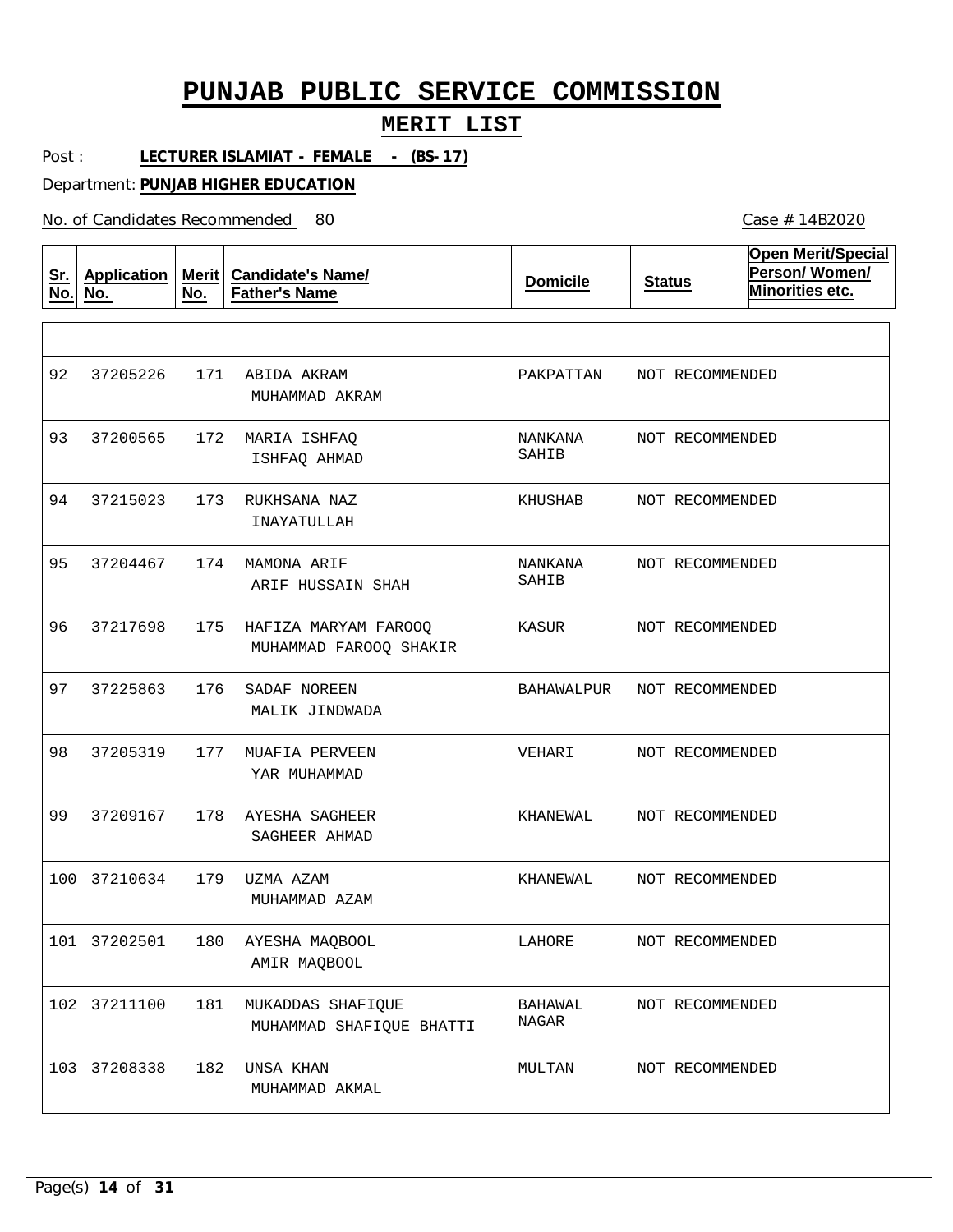### **MERIT LIST**

Post : **LECTURER ISLAMIAT - FEMALE - (BS-17)**

Department: **PUNJAB HIGHER EDUCATION**

No. of Candidates Recommended

| <u>Sr.</u><br>No. | <b>Application</b><br>No. | Merit<br>No. | <b>Candidate's Name/</b><br><b>Father's Name</b> | <b>Domicile</b> | <b>Status</b>   | <b>Open Merit/Special</b><br>Person/Women/<br>Minorities etc. |
|-------------------|---------------------------|--------------|--------------------------------------------------|-----------------|-----------------|---------------------------------------------------------------|
|                   |                           |              |                                                  |                 |                 |                                                               |
|                   | 104 37210904              | 183          | ZAREENA BEGUM<br>SHER MUHAMMAD                   | CHAKWAL         | NOT RECOMMENDED |                                                               |
| 105               | 37203408                  | 184          | ALIYA NOSHEEN<br>HAQ NAWAZ                       | CHINIOT         | NOT RECOMMENDED |                                                               |
|                   | 106 37218177              | 185          | HAFIZA SIDRA SULTAN<br>SULTAN AHMED              | LAHORE          | NOT RECOMMENDED |                                                               |
|                   | 107 37202455              | 186          | ADEELA ABBAS<br><b>GHULAM ABBAS</b>              | M.B.DIN         | NOT RECOMMENDED |                                                               |
| 108               | 37203518                  | 187          | SUMAIRA BIBI<br>KHISAR HAYAT                     | CHINIOT         | NOT RECOMMENDED |                                                               |
| 109               | 37208236                  | 188          | SEHRASH AMANAT<br>AMANAT ALI                     | GUJRANWALA      | NOT RECOMMENDED |                                                               |
| 110               | 37214274                  | 189          | SHAMIM AMMARA<br>RAHMAT ALI                      | KASUR           | NOT RECOMMENDED |                                                               |
|                   | 111 37201233              | 191          | SANA PERVAIZ<br>PERVAIZ AHMAD                    | FAISALABAD      | NOT RECOMMENDED |                                                               |
|                   | 112 37214392              | 192          | HAFIZA SHAHEEN ASHRAF<br>RANA MUHAMMAD ASHRAF    | KASUR           | NOT RECOMMENDED |                                                               |
|                   | 113 37202456              | 193          | RIFAT SULTANA<br>GHULAM ASGHAR                   | LAYYAH          | NOT RECOMMENDED |                                                               |
|                   | 114 37204569              | 194          | AYESHA BIBI<br>MUHAMMAD RASHEED                  | M. GARH         | NOT RECOMMENDED |                                                               |
|                   | 115 37209897              | 195          | TANVEELA TAHIRA<br>GHULAM RASOOL                 | M.B.DIN         | NOT RECOMMENDED |                                                               |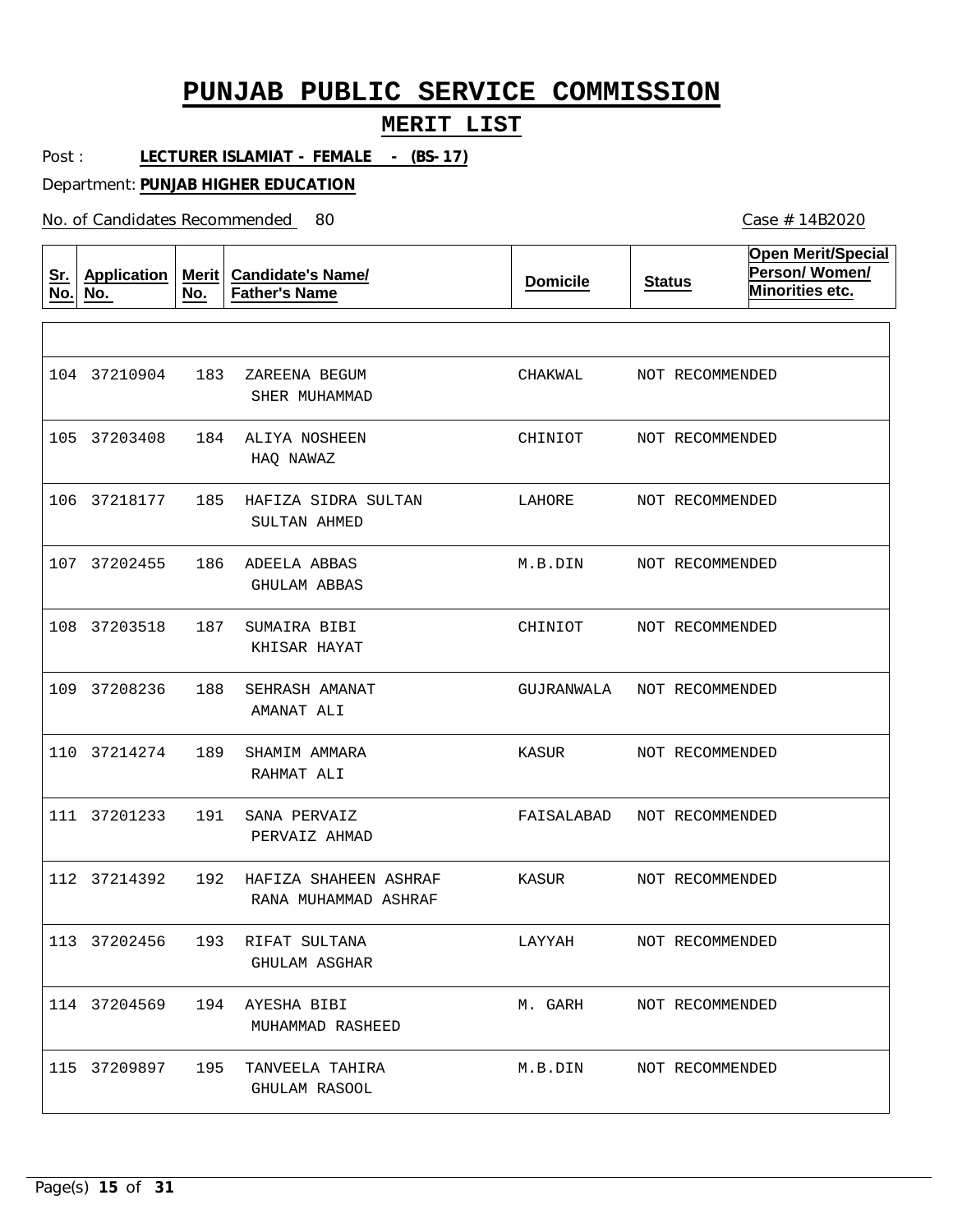#### **MERIT LIST**

Post : LECTURER ISLAMIAT - FEMALE - (BS-17)

Department: **PUNJAB HIGHER EDUCATION**

No. of Candidates Recommended

**Sr. No. Application No. Merit No. Candidate's Name/ Father's Name Domicile Status Open Merit/Special Person/ Women/ Minorities etc.** 196 RABIA MEHMOOD 197 REHANA KOUSAR 198 199 200 AASMA JABEEN 120 37205573 201 ANIS IQBAL 202 SADIA SAEED 203 204 RASHIDA REHMAN 205 AFSHAN SADIA 206 SOBIA RAFIQUE 207 ASMA SHAMIM SHAHNAZ ASLAM ZOBIA SALEEM ZAINAB SHABBIR MEHMOOD UL HASSAN MUHAMMAD YOUSAF MUHAMMAD ASLAM MUHAMMAD SALEEM BILAL AHMAD MUHAMMAD IQBAL MUHAMMAD SAEED MUHAMMAD SHABBIR ABDUL REHMAN AZIZ AHMAD MUHAMMAD RAFIQUE KHUSHI MUHAMMAD SHAD 116 37206775 117 37208766 118 37206403 119 37222171 121 37207295 122 37208566 123 37200014 124 37203774 125 37211029 126 37225851 127 37211752 ATTOCK GUJRANWALA NOT RECOMMENDED KHANEWAL LAHORE SAHIWAL BHAKKAR LAHORE GUJRAT FAISALABAD M. GARH GUJRAT VEHARI NOT RECOMMENDED NOT RECOMMENDED NOT RECOMMENDED NOT RECOMMENDED NOT RECOMMENDED NOT RECOMMENDED NOT RECOMMENDED NOT RECOMMENDED NOT RECOMMENDED NOT RECOMMENDED NOT RECOMMENDED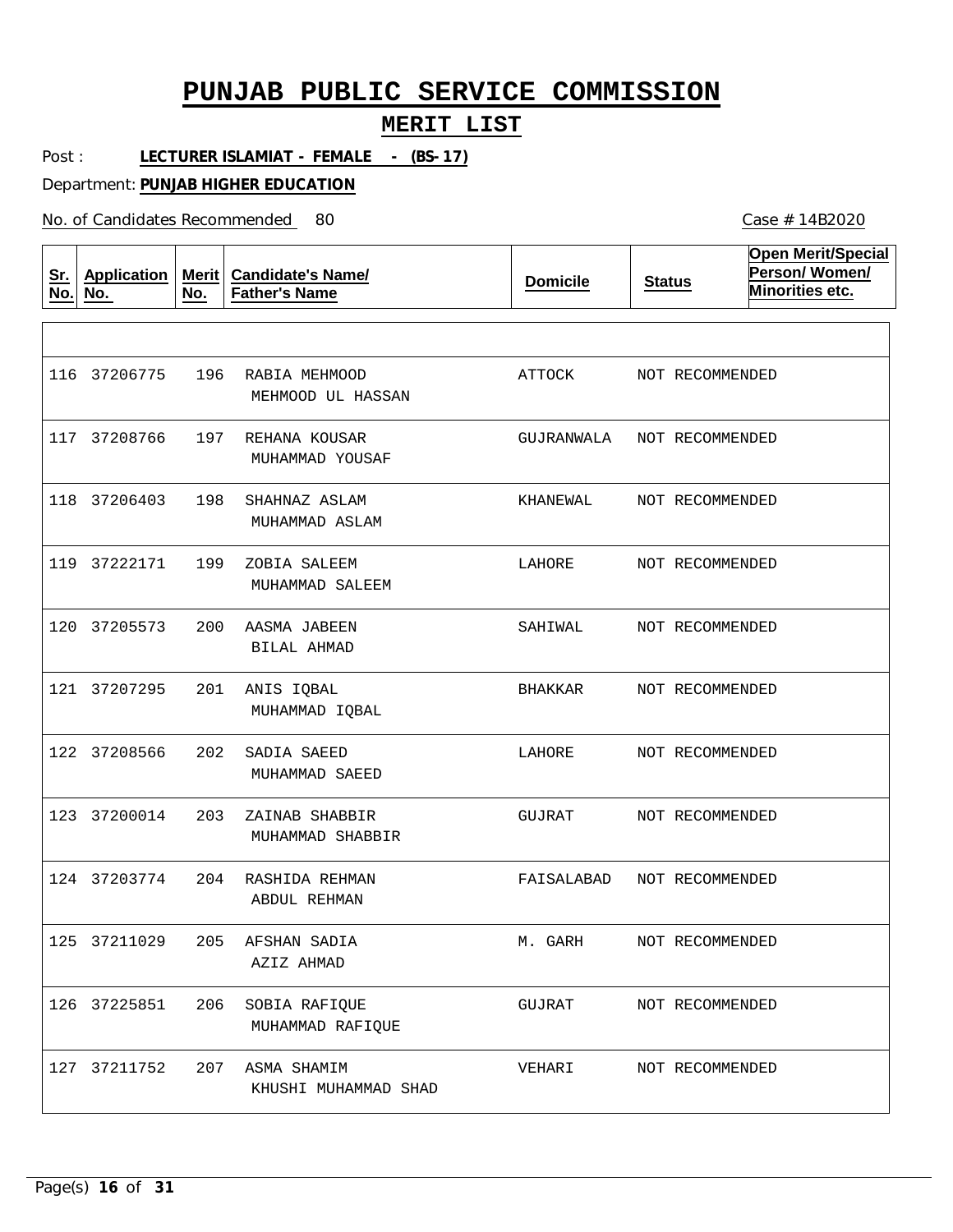### **MERIT LIST**

Post : LECTURER ISLAMIAT - FEMALE - (BS-17)

Department: **PUNJAB HIGHER EDUCATION**

| <u>Sr.</u><br>No. | <b>Application</b><br>No. | <b>Merit</b><br>No. | <b>Candidate's Name/</b><br><b>Father's Name</b> | <b>Domicile</b>             | <b>Status</b> |                 | <b>Open Merit/Special</b><br>Person/Women/<br>Minorities etc. |
|-------------------|---------------------------|---------------------|--------------------------------------------------|-----------------------------|---------------|-----------------|---------------------------------------------------------------|
|                   |                           |                     |                                                  |                             |               |                 |                                                               |
|                   | 128 37209851              | 208                 | TEHMINA KOSAR<br>MUHAMMAD ALI                    | LODHRAN                     |               | NOT RECOMMENDED |                                                               |
| 129               | 37203567                  | 209                 | NISMA ARSHAD<br>MUHAMMAD ARSHAD                  | SHEIKHUPURA NOT RECOMMENDED |               |                 |                                                               |
| 130               | 37209700                  | 210                 | RUMANA MUNIR<br>MUNIR AHMAD                      | T.T. SINGH                  |               | NOT RECOMMENDED |                                                               |
|                   | 131 37206618              | 211                 | SAJIDA PARVEEN<br>AHMAD ALI                      | HAFIZABAD                   |               | NOT RECOMMENDED |                                                               |
|                   | 132 37206964              | 212                 | SHAZIA KOUSAR<br><b>BASHIR AHMAD</b>             | KASUR                       |               | NOT RECOMMENDED |                                                               |
|                   | 133 37206114              | 213                 | NAILA SHAHZADI<br>NASEER HAIDER                  | BHAKKAR                     |               | NOT RECOMMENDED |                                                               |
|                   | 134 37203650              | 214                 | NARGIS KANWAL<br>MUHAMMAD AFZAL                  | LAHORE                      |               | NOT RECOMMENDED |                                                               |
|                   | 135 37206070              | 215                 | YUSSAL ARSHAD<br>MUHAMMAD ARSHAD                 | FAISALABAD                  |               | NOT RECOMMENDED |                                                               |
|                   | 136 37220209              | 216                 | RIFFAT PARVEEN<br>MUHAMMAD BAKHSH                | M. GARH                     |               | NOT RECOMMENDED |                                                               |
|                   | 137 37200619              | 217                 | RUBINA SARTAJ<br>MUHAMMAD SARTAJ                 | KASUR                       |               | NOT RECOMMENDED |                                                               |
|                   | 138 37202174              |                     | 218 KASHMALA SARAJ DEEN<br>SARAJ DEEN            | SHEIKHUPURA NOT RECOMMENDED |               |                 |                                                               |
|                   | 139 37203429              |                     | 219 HINA ZUBAIR<br>MUHAMMAD ZUBAIR               | M. GARH                     |               | NOT RECOMMENDED |                                                               |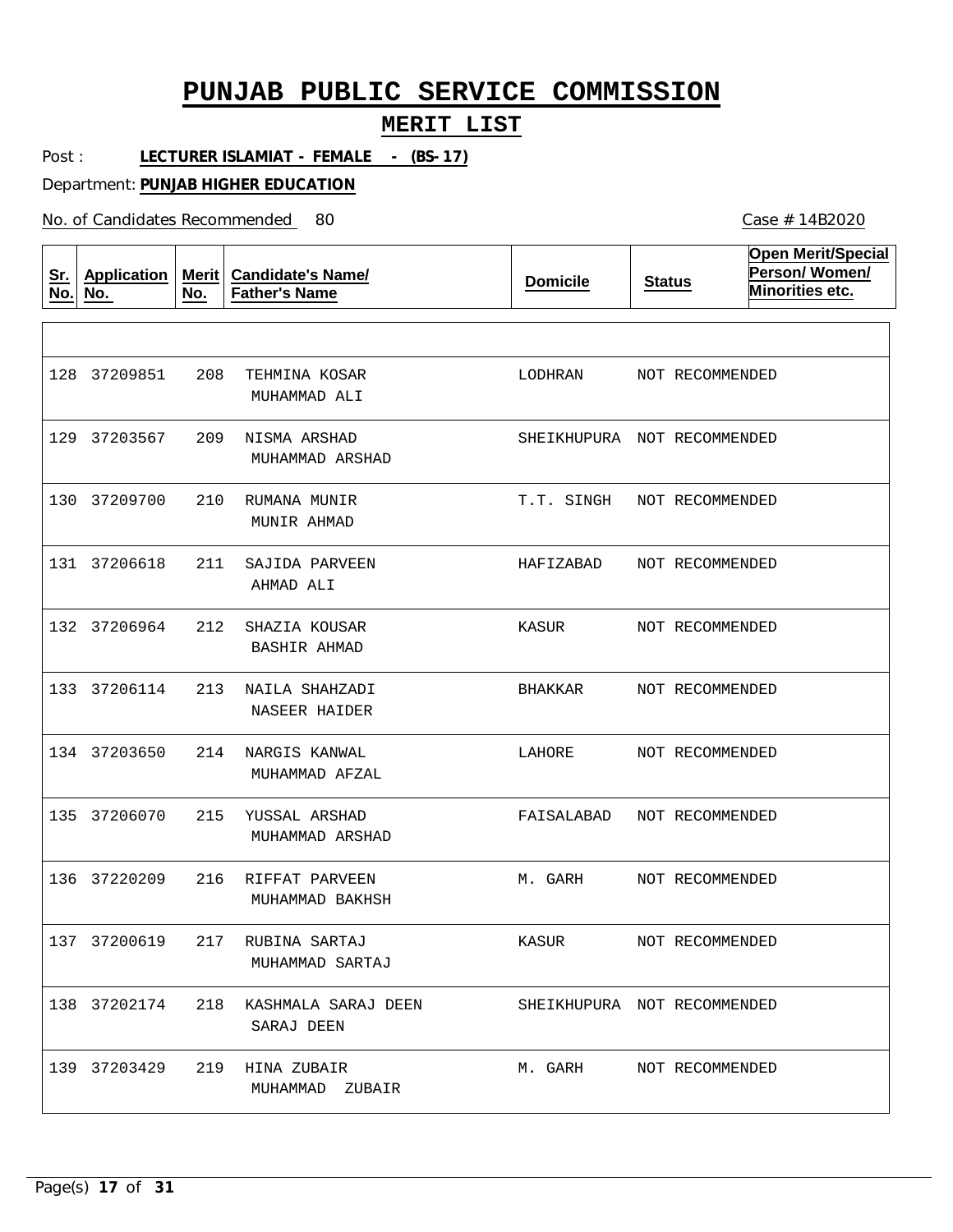### **MERIT LIST**

Case # 14B2020

Post : LECTURER ISLAMIAT - FEMALE - (BS-17)

Department: **PUNJAB HIGHER EDUCATION**

| <u>Sr.</u><br>No. | <b>Application</b><br>No. | Merit $ $<br>No. | <b>Candidate's Name/</b><br><b>Father's Name</b>    | <b>Domicile</b>             | <b>Status</b>   | <b>Open Merit/Special</b><br>Person/Women/<br>Minorities etc. |
|-------------------|---------------------------|------------------|-----------------------------------------------------|-----------------------------|-----------------|---------------------------------------------------------------|
|                   |                           |                  |                                                     |                             |                 |                                                               |
|                   | 140 37203837              | 220              | FAUZIA MALIK<br>MUHAMMAD MALIK                      | NANKANA<br>SAHIB            | NOT RECOMMENDED |                                                               |
|                   | 141 37216849              | 221              | SHAZIA BIBI<br>KHIZAR HAYAT                         | CHINIOT                     | NOT RECOMMENDED |                                                               |
|                   | 142 37218628              | 222              | RIFFAT LIAQAT<br>LIAQAT ALI                         | SHEIKHUPURA NOT RECOMMENDED |                 |                                                               |
|                   | 143 37219452              | 223              | SIDRA LIAQAT<br>LIAQAT ALI                          | SAHIWAL                     | NOT RECOMMENDED |                                                               |
|                   | 144 37214093              | 224              | HAFIZA TAHIRA SARFRAZ<br>SARFRAZ AHMAD              | SHEIKHUPURA NOT RECOMMENDED |                 |                                                               |
|                   | 145 37203279              | 225              | HAFIZA AAFIA IJAZ<br>IJAZ AHMED                     | R.Y. KHAN                   | NOT RECOMMENDED |                                                               |
|                   | 146 37203737              | 226              | SABA NOREEN<br>NAZIR AHMAD                          | FAISALABAD                  | NOT RECOMMENDED |                                                               |
|                   | 147 37221113              | 227              | HAFIZA SANA MUHAMMAD<br>HUSSAIN<br>MUHAMMAD HUSSAIN | LAHORE                      | NOT RECOMMENDED |                                                               |
|                   | 148 37214252              | 228              | HUFSAH ZANAB<br>ABDUL SHAKOOR                       | BHAKKAR                     | NOT RECOMMENDED |                                                               |
|                   | 149 37211111              | 229              | RABAIL RASHEED<br>RASHEED ALAM                      | M. GARH                     | NOT RECOMMENDED |                                                               |
|                   | 150 37206328              | 230              | HUMA ASHRAF<br>MUHAMMAD ASHRAF                      | SIALKOT                     | NOT RECOMMENDED |                                                               |
|                   | 151 37200250              |                  | 231 FAREEHA SAJJAD<br>SAJJAD HUSSAIN                | OKARA                       | NOT RECOMMENDED |                                                               |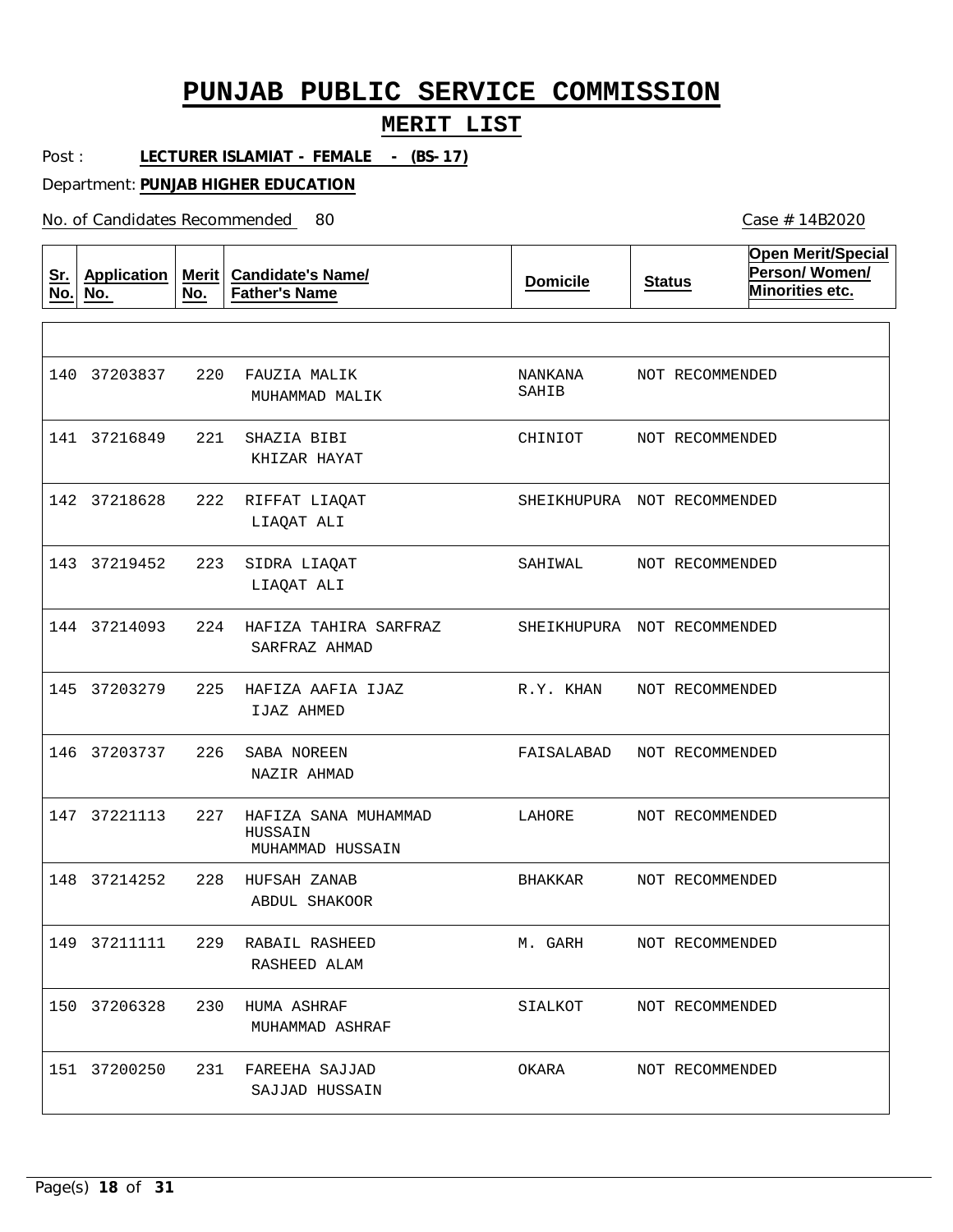#### **MERIT LIST**

Post : LECTURER ISLAMIAT - FEMALE - (BS-17)

Department: **PUNJAB HIGHER EDUCATION**

No. of Candidates Recommended

**Sr. No. Application No. Merit No. Candidate's Name/ Father's Name Domicile Status Open Merit/Special Person/ Women/ Minorities etc.** 232 FOZIA 233 SIDRA KHALIQE 234 HIFZA TAHIRA 235 SAJIDA NAWAZ 236 MEMONA NAIMAT 237 MERAJ SHER MUHAMMAD 238 NIDA RAFIQ 239 ASMA BASHIR 240 MOSHYYIDA 241 AIMAN SULTAN 242 ATIA TABASSUM 162 37207433 243 RUBINA JAMEEL MUHAMMAD ALI ABDUL KHALIQE NOOR MUHAMMAD HAQ NAWAZ NAIMAT ULLAH SHER MUHAMMAD MUHAMMAD RAFIQ MUHAMMAD BASHIR MAHMOOD-UL-HASSAN SHAKIR SULTAN AHMAD MUHAMMAD AFZAL JAMEEL AHMED 152 37200489 153 37219174 154 37216952 155 37216790 156 37210261 157 37209998 158 37204126 159 37202549 160 37204930 161 37216804 163 37201365 FAISALABAD NOT RECOMMENDED LAHORE KHUSHAB SHEIKHUPURA NOT RECOMMENDED LAYYAH HAFIZABAD M.B.DIN SIALKOT SIALKOT M.B.DIN M.B.DIN SARGODHA NOT RECOMMENDED NOT RECOMMENDED NOT RECOMMENDED NOT RECOMMENDED NOT RECOMMENDED NOT RECOMMENDED NOT RECOMMENDED NOT RECOMMENDED NOT RECOMMENDED NOT RECOMMENDED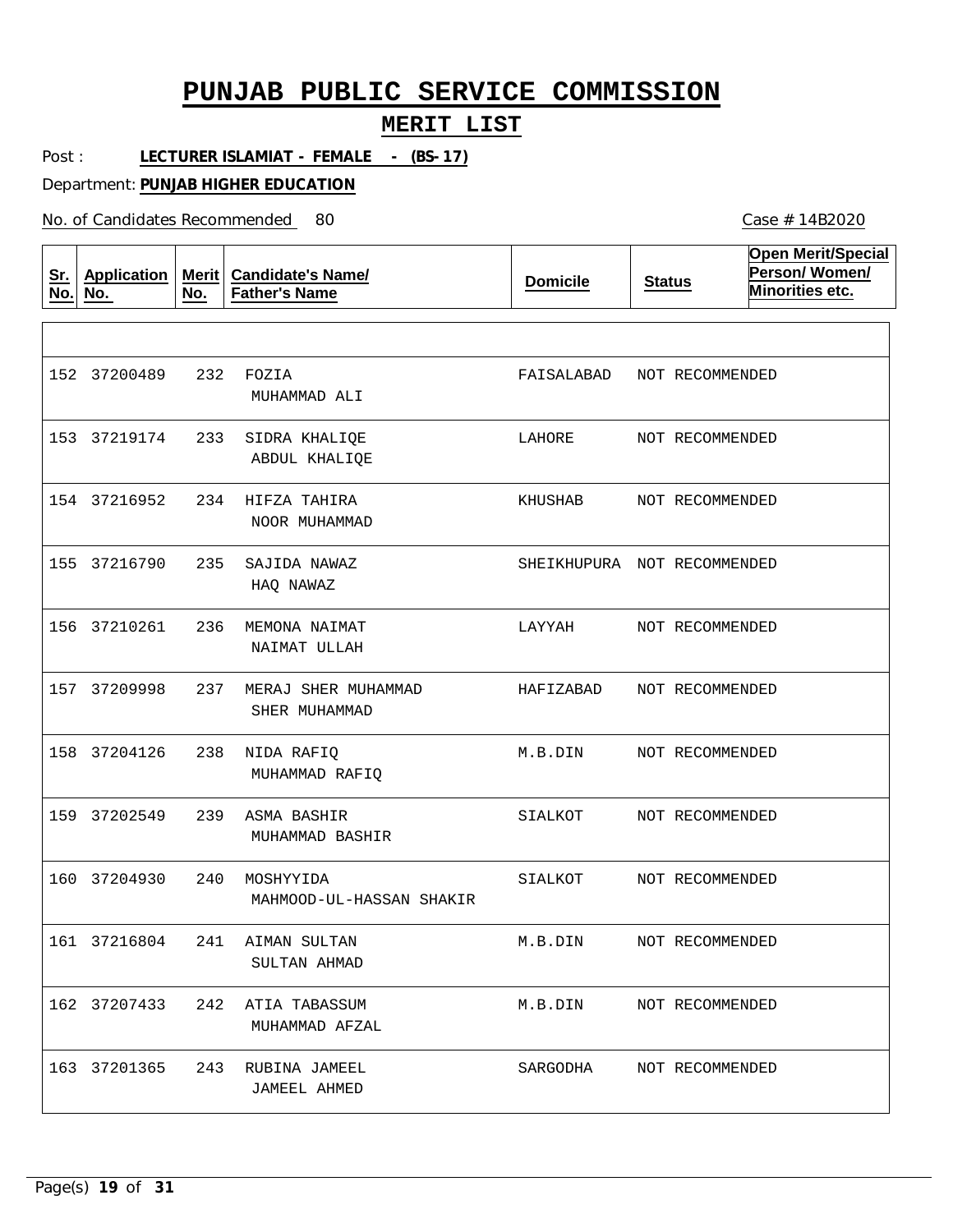### **MERIT LIST**

Post : LECTURER ISLAMIAT - FEMALE - (BS-17)

Department: **PUNJAB HIGHER EDUCATION**

No. of Candidates Recommended

| <u>Sr.</u><br>No. | <b>Application</b><br>No. | Merit<br>No. | <b>Candidate's Name/</b><br><b>Father's Name</b> | <b>Domicile</b>             | <b>Status</b>   | <b>Open Merit/Special</b><br>Person/Women/<br>Minorities etc. |
|-------------------|---------------------------|--------------|--------------------------------------------------|-----------------------------|-----------------|---------------------------------------------------------------|
|                   |                           |              |                                                  |                             |                 |                                                               |
|                   | 164 37206429              | 244          | LUBNA NAWAZ<br>MUHAMMAD NAWAZ                    | BAHAWALPUR                  | NOT RECOMMENDED |                                                               |
| 165               | 37223665                  | 245          | FARKHANDA JABEEN<br>MANZOOR AHMED                | M.B.DIN                     | NOT RECOMMENDED |                                                               |
|                   | 166 37214012              | 246          | AASMA BIBI<br>MUHAMMAD ASLAM                     | JEHLUM                      | NOT RECOMMENDED |                                                               |
|                   | 167 37223600              | 247          | ASIA IDREES<br>MUHAMMAD IDREES                   | LAHORE                      | NOT RECOMMENDED |                                                               |
|                   | 168 37214744              | 248          | RUBINA MEHMOOD<br>MEHMOOD AHMAD                  | PAKPATTAN                   | NOT RECOMMENDED |                                                               |
|                   | 169 37221977              | 249          | TAHIRA SHAMIM<br>ARIF ALI                        | SHEIKHUPURA NOT RECOMMENDED |                 |                                                               |
|                   | 170 37203587              | 250          | AMARA SHAHZADI<br>MUHAMMAD YOUSAF                | GUJRANWALA                  | NOT RECOMMENDED |                                                               |
|                   | 171 37204451              | 251          | AMARA NOREEN<br>MUHAMMAD ANWAR                   | SHEIKHUPURA NOT RECOMMENDED |                 |                                                               |
|                   | 172 37214857              | 252          | SAIMA ABBAS<br>MAHER GHULAM ABBAS                | SARGODHA                    | NOT RECOMMENDED |                                                               |
|                   | 173 37211500              | 253          | SUMIYA AMBER<br>EIS MUHAMMAD                     | KASUR                       | NOT RECOMMENDED |                                                               |
|                   | 174 37200594              | 254          | SUNDAS RAZAAQ<br>MUHAMMAD RAZAAQ                 | SARGODHA                    | NOT RECOMMENDED |                                                               |
|                   | 175 37205113              | 255          | IFFAT NAWAZ<br>MUHAMMAD NAWAZ                    | T.T. SINGH                  | NOT RECOMMENDED |                                                               |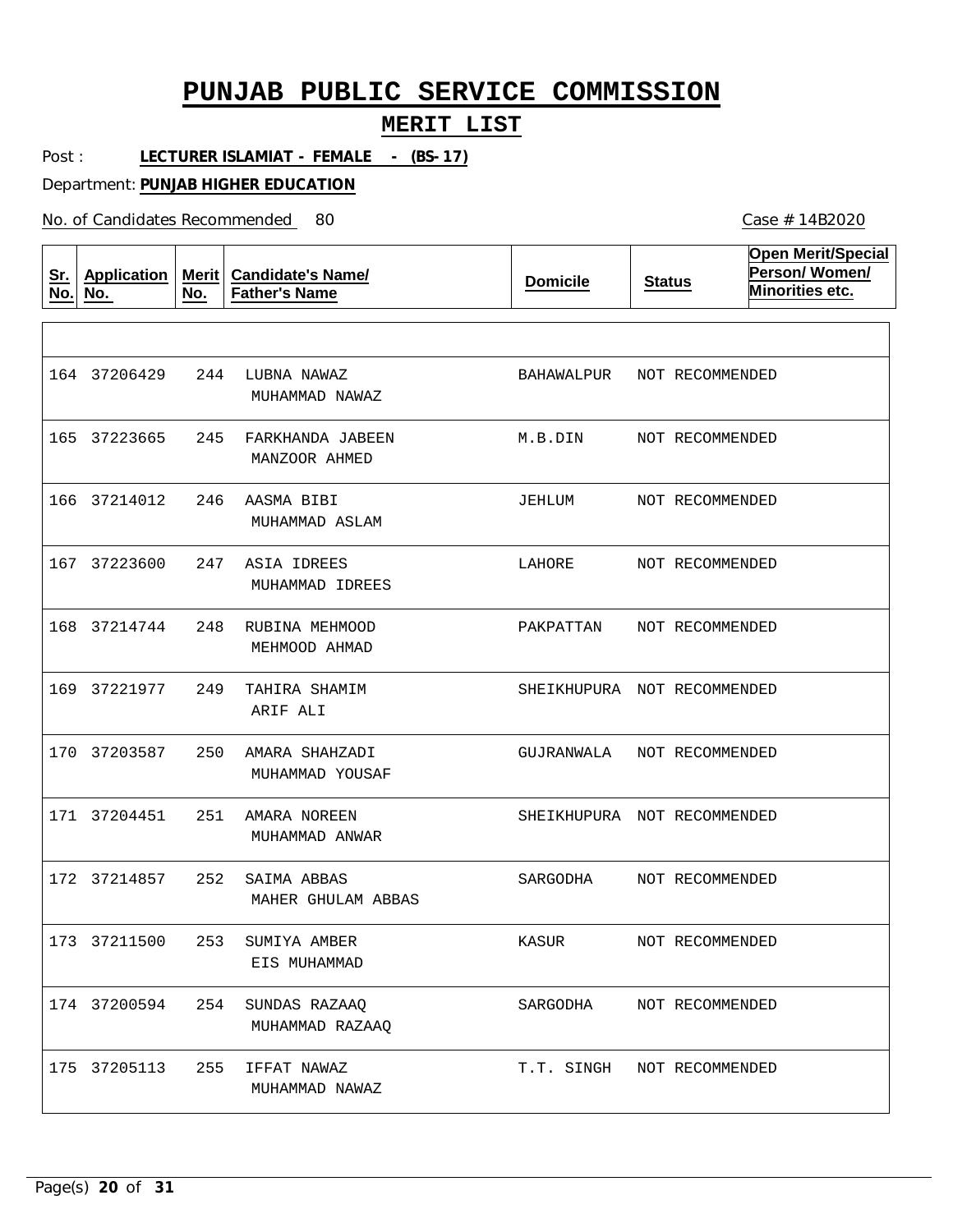### **MERIT LIST**

Post : **LECTURER ISLAMIAT - FEMALE - (BS-17)**

Department: **PUNJAB HIGHER EDUCATION**

No. of Candidates Recommended

| <u>Sr.</u><br>No. | <b>Application</b><br>No. | <b>Merit</b><br>No. | <b>Candidate's Name/</b><br><b>Father's Name</b> | <b>Domicile</b> | <b>Status</b>   | <b>Open Merit/Special</b><br>Person/Women/<br>Minorities etc. |
|-------------------|---------------------------|---------------------|--------------------------------------------------|-----------------|-----------------|---------------------------------------------------------------|
|                   |                           |                     |                                                  |                 |                 |                                                               |
| 176               | 37225119                  | 256                 | SHAMIM IQBAL<br>MUHAMMAD IQBAL                   | SARGODHA        | NOT RECOMMENDED |                                                               |
| 177               | 37218719                  | 257                 | NAZISH MAQBOOL<br>SHEIKH MAQBOOL AHMED           | KHANEWAL        | NOT RECOMMENDED |                                                               |
| 178               | 37204711                  | 258                 | NABEELA SALEEM<br>MUHAMMAD SALEEM AKHTAR         | SARGODHA        | NOT RECOMMENDED |                                                               |
| 179               | 37222825                  | 259                 | TANZILA SULEMAN<br>MUHAMMAD SULEMAN              | SARGODHA        | NOT RECOMMENDED |                                                               |
| 180               | 37201765                  | 260                 | GHAZALA SHAHEEN<br>MUHAMMAD ASGHAR               | KASUR           | NOT RECOMMENDED |                                                               |
| 181               | 37201710                  | 261                 | SARA IHSAN ULLAH<br>IHSAN ULLAH                  | GUJRANWALA      | NOT RECOMMENDED |                                                               |
| 182               | 37201258                  | 262                 | SALMA ASHRAF<br>MUHAMMAD ASHRAF                  | JEHLUM          | NOT RECOMMENDED |                                                               |
| 183               | 37214770                  | 263                 | ABIDA ZAHOOR<br>JAM ZAHOOR AHMAD                 | LODHRAN         | NOT RECOMMENDED |                                                               |
| 184               | 37211579                  | 264                 | NAUGHAMANA AMAN<br>SHEIKH AMAN ULLAH             | BHAKKAR         | NOT RECOMMENDED |                                                               |

|   | Following Candidate(s) Could Not Qualify the Interview |                               |                   |      |  |  |  |  |
|---|--------------------------------------------------------|-------------------------------|-------------------|------|--|--|--|--|
|   | 37212337                                               | NIDA HASSAN<br>GHULAM HASSAN  | MULTAN            | FAIL |  |  |  |  |
| 2 | 37208087                                               | ASMA BIBI<br>MUHAMMAD YUNUS   | MIANWALI          | FAIL |  |  |  |  |
| 3 | 37221992                                               | ARISHA REHMAN<br>ABDUL REHMAN | <b>BAHAWALPUR</b> | FAIL |  |  |  |  |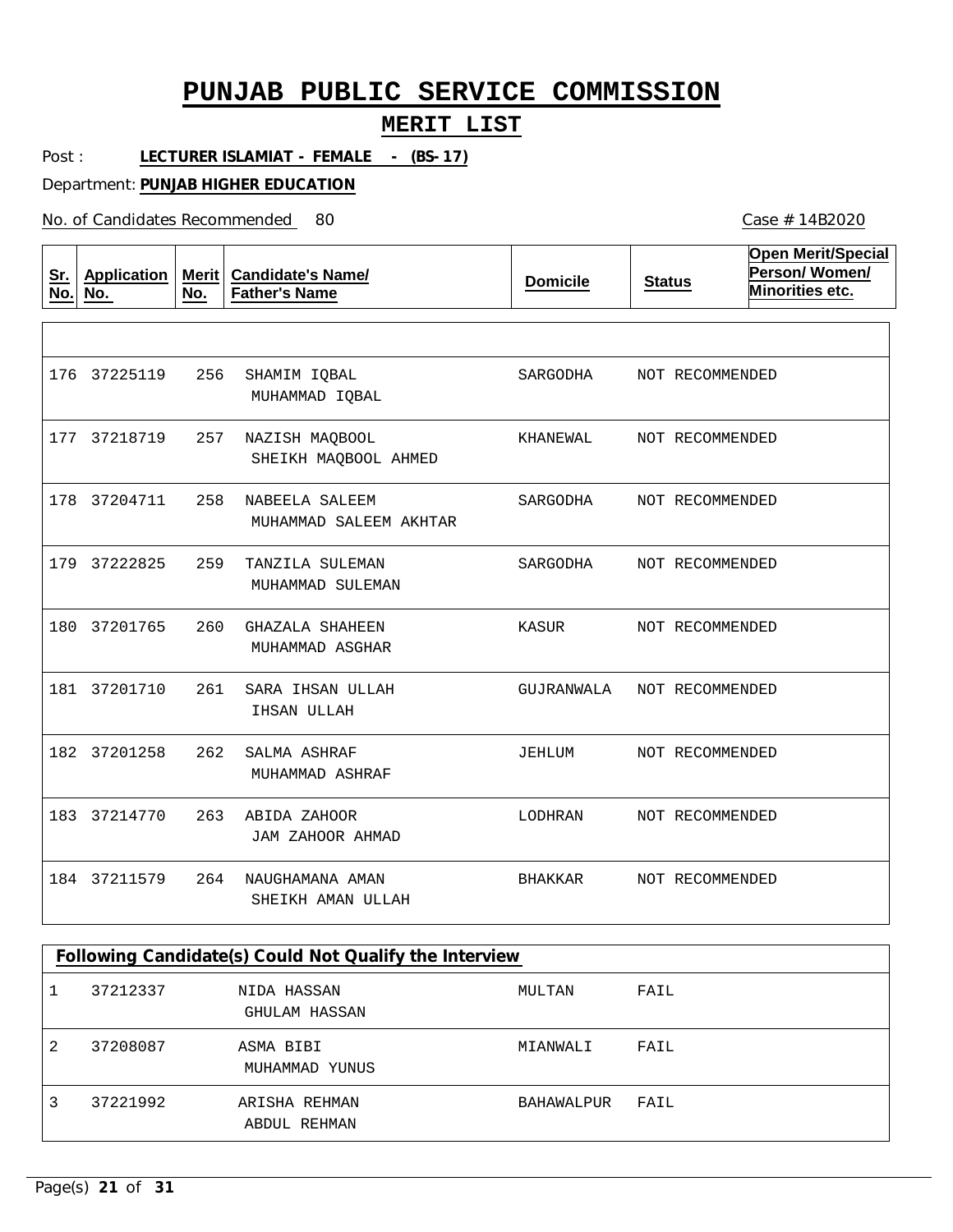### **MERIT LIST**

Post : **LECTURER ISLAMIAT - FEMALE - (BS-17)**

Department: **PUNJAB HIGHER EDUCATION**

| <u>Sr.</u><br>No. | <b>Application</b><br>No. | Merit $ $<br>No. | <b>Candidate's Name/</b><br><b>Father's Name</b> | <b>Domicile</b>  | <b>Status</b> | <b>Open Merit/Special</b><br>Person/Women/<br>Minorities etc. |
|-------------------|---------------------------|------------------|--------------------------------------------------|------------------|---------------|---------------------------------------------------------------|
|                   |                           |                  |                                                  |                  |               |                                                               |
| 4                 | 37200670                  |                  | SAMAR ALI ASGHAR<br>ALI ASGHAR                   | BAHAWAL<br>NAGAR | FAIL          |                                                               |
| 5                 | 37206836                  |                  | DEEBA HANIF<br>MUHAMMAD HANIF                    | LAHORE           | FAIL          |                                                               |
| 6                 | 37207545                  |                  | RAFIA SABOOR<br>ABDUL SABOOR                     | ATTOCK           | FAIL          |                                                               |
| 7                 | 37210399                  |                  | HAFIZA SADIA JAVAID<br>JAVAID IQBAL              | SARGODHA         | FAIL          |                                                               |
| 8                 | 37204664                  |                  | SAIRA RIAZ<br>KHAWAJA MUHAMMAD RIAZ              | M.B.DIN          | FAIL          |                                                               |
| 9                 | 37209863                  |                  | KAUSAR PERVEEN<br>RANA GHULAM RASOOL             | LODHRAN          | FAIL          |                                                               |
| 10                | 37211717                  |                  | HAFIZA NAILA MUBEEN<br>MUHAMMAD HUSSAIN          | KASUR            | FAIL          |                                                               |
| 11                | 37219530                  |                  | MUQDAS ANDLEEB<br>MUHAMMAD NAZIR                 | HAFIZABAD        | FAIL          |                                                               |
| 12                | 37208364                  |                  | FAREEHA GULL<br>GHULAM RASOOL                    | LODHRAN          | FAIL          |                                                               |
| 13                | 37208437                  |                  | SHAFIA ABDUL KARIM<br>ABDUL KARIM                | FAISALABAD       | FAIL          |                                                               |
| 14                | 37203295                  |                  | SAMINA MANSHA<br>MUHAMMAD MANSHA                 | GUJRANWALA       | FAIL          |                                                               |
| 15                | 37209651                  |                  | NABILA ANWAR<br>ANWAR ZAIB                       | FAISALABAD       | FAIL          |                                                               |
| 16                | 37215377                  |                  | HIFZA JAVED<br>JAVED IQBAL                       | SARGODHA         | FAIL          |                                                               |
| 17                | 37200214                  |                  | GULSHAN YOUNIS<br>YOUNIS ALI                     | FAISALABAD       | FAIL          |                                                               |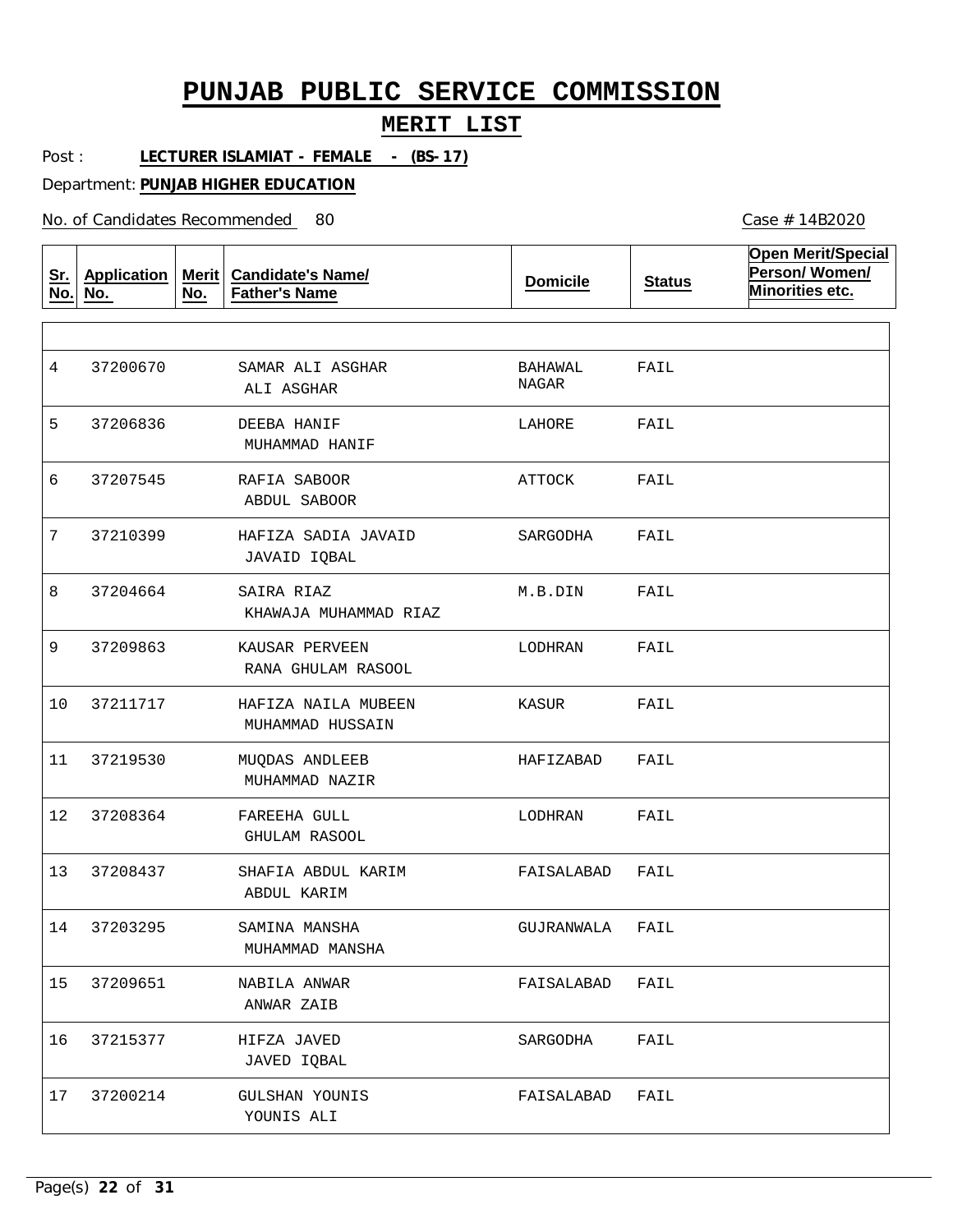#### **MERIT LIST**

Post : LECTURER ISLAMIAT - FEMALE - (BS-17)

Department: **PUNJAB HIGHER EDUCATION**

No. of Candidates Recommended

**Sr. No. Application No. Merit No. Candidate's Name/ Father's Name Domicile Status Open Merit/Special Person/ Women/ Minorities etc.** MAHAM YOUSAF HINA ASHRAF MARYAM HABIB ANIQA SABIR FARZANA YASMIN AYISHA JAMIL SUMMARA NIAZI MAHRUKH KANWAL SANA ABBAS HAFIZA RAHEELA IRSHAD ZOBIA TASNIM SOBIA NAZ NABEELA MANZOOR MARIA AKBAR MUHAMMAD YOUSAF MUHAMMAD ASHRAF MUHAMMAD HABIB MIAN SABIR ALI FATEH KHAN MUHAMMAD JAMIL SAHIB KHAN MUHAMMAD HALEEM SHAHID MUHAMMAD ABBAS ARSHAD AHMAD MUHAMMAD ANAR ABDUL RASHID KHAN MANZOOR HUSSAIN MUHAMMAD AKBAR 18 19 20 21 22 23 24 25 26 27 28 29 30 31 37208742 37219883 37202652 37219178 37206870 37203712 37217217 37205273 37203000 37208265 37209291 37210627 37220291 37209444 SIALKOT FAISALABAD MULTAN GUJRANWALA KHUSHAB GUJRANWALA MIANWALI KHUSHAB GUJRANWALA PAKPATTAN M.B.DIN PAKPATTAN LAHORE BAHAWAL NAGAR FAIL FAIL FAIL FAIL FAIL FAIL FAIL FAIL FAIL FAIL FAIL FAIL FAIL FAIL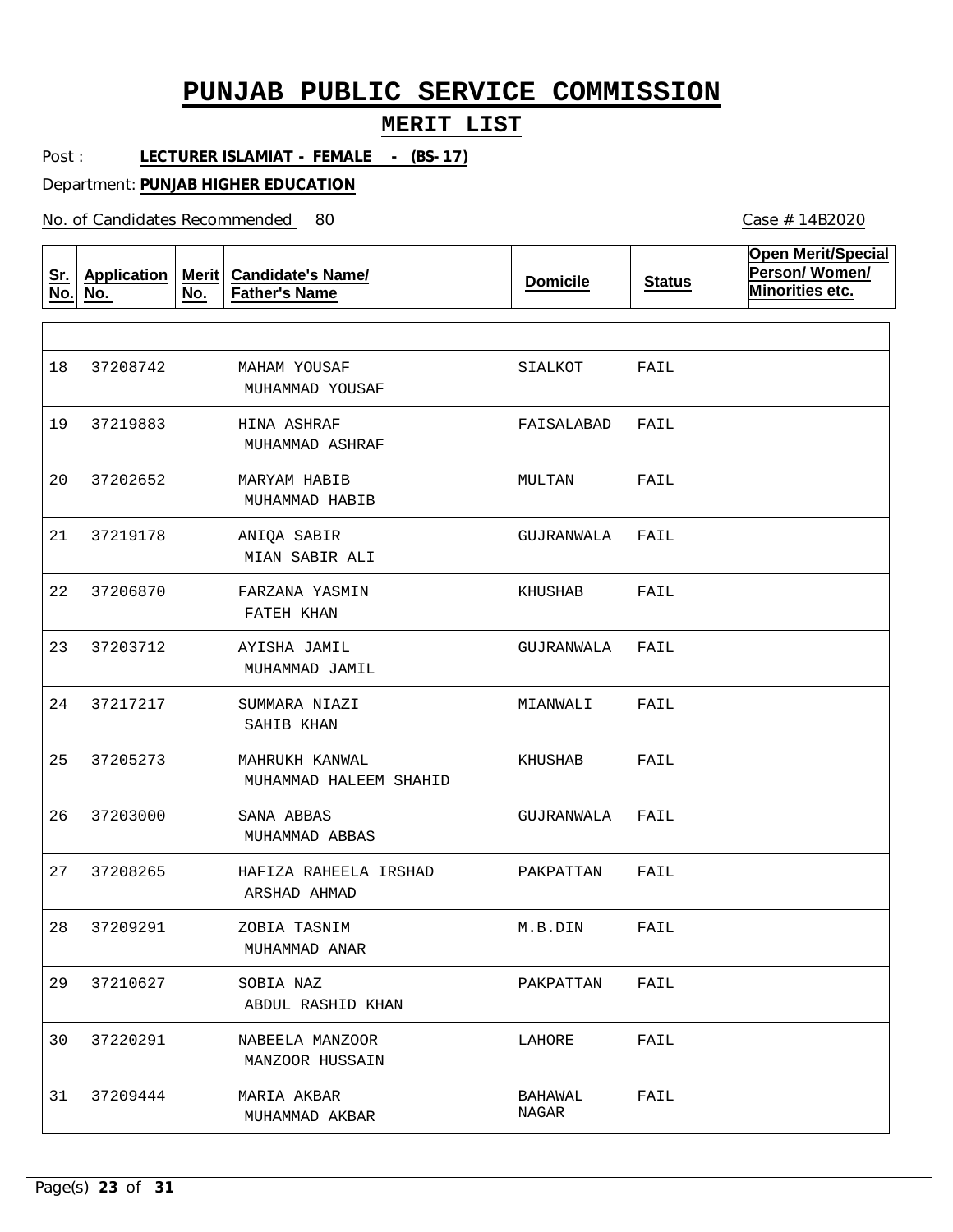### **MERIT LIST**

Post : LECTURER ISLAMIAT - FEMALE - (BS-17)

Department: **PUNJAB HIGHER EDUCATION**

No. of Candidates Recommended

| <u>Sr.</u><br>No. | <b>Application</b><br>No. | Merit $ $<br>No. | <b>Candidate's Name/</b><br><b>Father's Name</b> | <b>Domicile</b>  | <b>Status</b> | <b>Open Merit/Special</b><br>Person/Women/<br>Minorities etc. |
|-------------------|---------------------------|------------------|--------------------------------------------------|------------------|---------------|---------------------------------------------------------------|
|                   |                           |                  |                                                  |                  |               |                                                               |
| 32                | 37205623                  |                  | UZMA KANVEL<br>NASRULLAH                         | SAHIWAL          | FAIL          |                                                               |
| 33                | 37209174                  |                  | FATIMA BATOOL<br>HAFIZ MUHAMMAD HUSSAIN          | D.G. KHAN        | FAIL          |                                                               |
| 34                | 37202853                  |                  | KANWAL TAHIR<br>MUHAMMAD TAHIR                   | FAISALABAD       | FAIL          |                                                               |
| 35                | 37215353                  |                  | ABIDA PARVEEN<br>SYED MUHAMMAD                   | BAHAWAL<br>NAGAR | FAIL          |                                                               |
| 36                | 37201794                  |                  | HALEEMA SADIA<br>JAHANGIR AHMAD                  | KASUR            | FAIL          |                                                               |
| 37                | 37214334                  |                  | ROBINA RAFIQ<br>MUHAMMAD RAFIQ                   | KASUR            | FAIL          |                                                               |
| 38                | 37201262                  |                  | AYESHA SIDDIQA<br>RAFAQAT ALI                    | BAHAWALPUR       | FAIL          |                                                               |
| 39                | 37208640                  |                  | KHANSA SALEEM<br>MUHAMMAD SALEEM                 | CHINIOT          | FAIL          |                                                               |
| 40                | 37213888                  |                  | ADEELA KANWAL<br>SHAFIQ UR REHMAN                | KHANEWAL         | FAIL          |                                                               |
| 41                | 37201774                  |                  | SHAHIDA PARVEEN<br>MUHAMMAD AKRAM                | BHAKKAR          | FAIL          |                                                               |
| 42                | 37204531                  |                  | ZARQA HUSSAIN<br>HUSSAIN AHMAD                   | T.T. SINGH       | FAIL          |                                                               |
| 43                | 37207340                  |                  | AMNA KHAWAR<br>CHAUDHRY NAZIR AHMAD              | SARGODHA         | FAIL          |                                                               |
| 44                | 37215394                  |                  | ZUNERA REHAN<br>AMAN ULLAH                       | OKARA            | FAIL          |                                                               |
| 45                | 37218437                  |                  | GULNAZ MUNIR<br>MUNIR AHMAD                      | NANKANA<br>SAHIB | FAIL          |                                                               |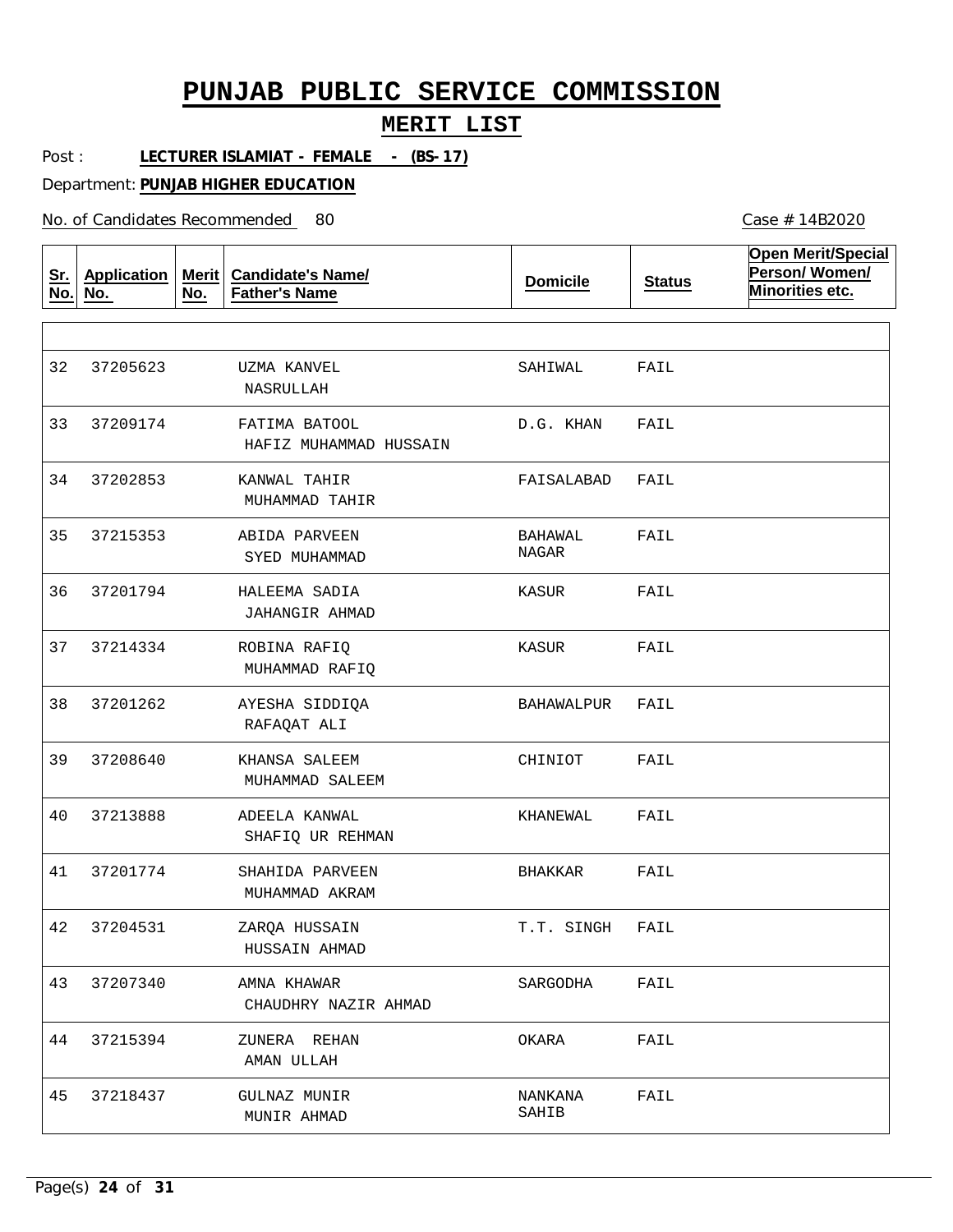### **MERIT LIST**

Post : **LECTURER ISLAMIAT - FEMALE - (BS-17)**

Department: **PUNJAB HIGHER EDUCATION**

| <u>Sr.</u><br>No. | <b>Application</b><br>No. | No. | Merit   Candidate's Name/<br><b>Father's Name</b>  | <b>Domicile</b>  | <b>Status</b> | <b>Open Merit/Special</b><br>Person/Women/<br>Minorities etc. |
|-------------------|---------------------------|-----|----------------------------------------------------|------------------|---------------|---------------------------------------------------------------|
|                   |                           |     |                                                    |                  |               |                                                               |
| 46                | 37203015                  |     | HAFIZA KIRAN ANWER<br>MUHAMMAD ANWER KHAN          | KASUR            | FAIL          |                                                               |
| 47                | 37200078                  |     | RASHIDA PERVEEN<br>MUHAMMAD NASIR-UR-DIN           | MULTAN           | FAIL          |                                                               |
| 48                | 37214646                  |     | HAFIZA MARYAM AWAN<br>MALIK PEHLWAN KHAN           | LAHORE           | FAIL          |                                                               |
| 49                | 37216444                  |     | RUQYYA<br>ABDUL SUBHAN                             | GUJRANWALA       | FAIL          |                                                               |
| 50                | 37201742                  |     | RASHIDA BIBI<br><b>ABDUL MAJEED</b>                | SHEIKHUPURA FAIL |               |                                                               |
| 51                | 37215117                  |     | NEELAM SARWAR<br>MUHAMMAD SARWAR                   | SHEIKHUPURA FAIL |               |                                                               |
| 52                | 37205666                  |     | MEHVISH JABEEN<br>MUHAMMAD IQBAL                   | VEHARI           | FAIL          |                                                               |
| 53                | 37209961                  |     | SAJIDA PARVEEN<br>SUFI MUHAMMAD SARDAR             | T.T. SINGH       | FAIL          |                                                               |
| 54                | 37219188                  |     | BIBI MARYAM<br>ABDUL NOOR ZIA                      | LAHORE           | FAIL          |                                                               |
| 55                | 37211580                  |     | <b>JAWAIRIA KHALID</b><br>KHALID HUSSAIN URF BOOTA | FAISALABAD       | FAIL          |                                                               |
| 56                | 37212536                  |     | KHIZRAN BATOOL<br>MANZOOR HUSSAIN                  | ATTOCK           | FAIL          |                                                               |
| 57                | 37204572                  |     | <b>GHULAM SAFOORA</b><br>ABDUL KHALIQ              | RAWALPINDI       | FAIL          |                                                               |
| 58                | 37201203                  |     | SAMRA HAROON TOOR<br>MUHAMMAD HAROON TOOR          | LAHORE           | FAIL          |                                                               |
| 59                | 37201908                  |     | ZAHIDA WAHID<br>WAHID BAKHSH                       | M. GARH          | FAIL          |                                                               |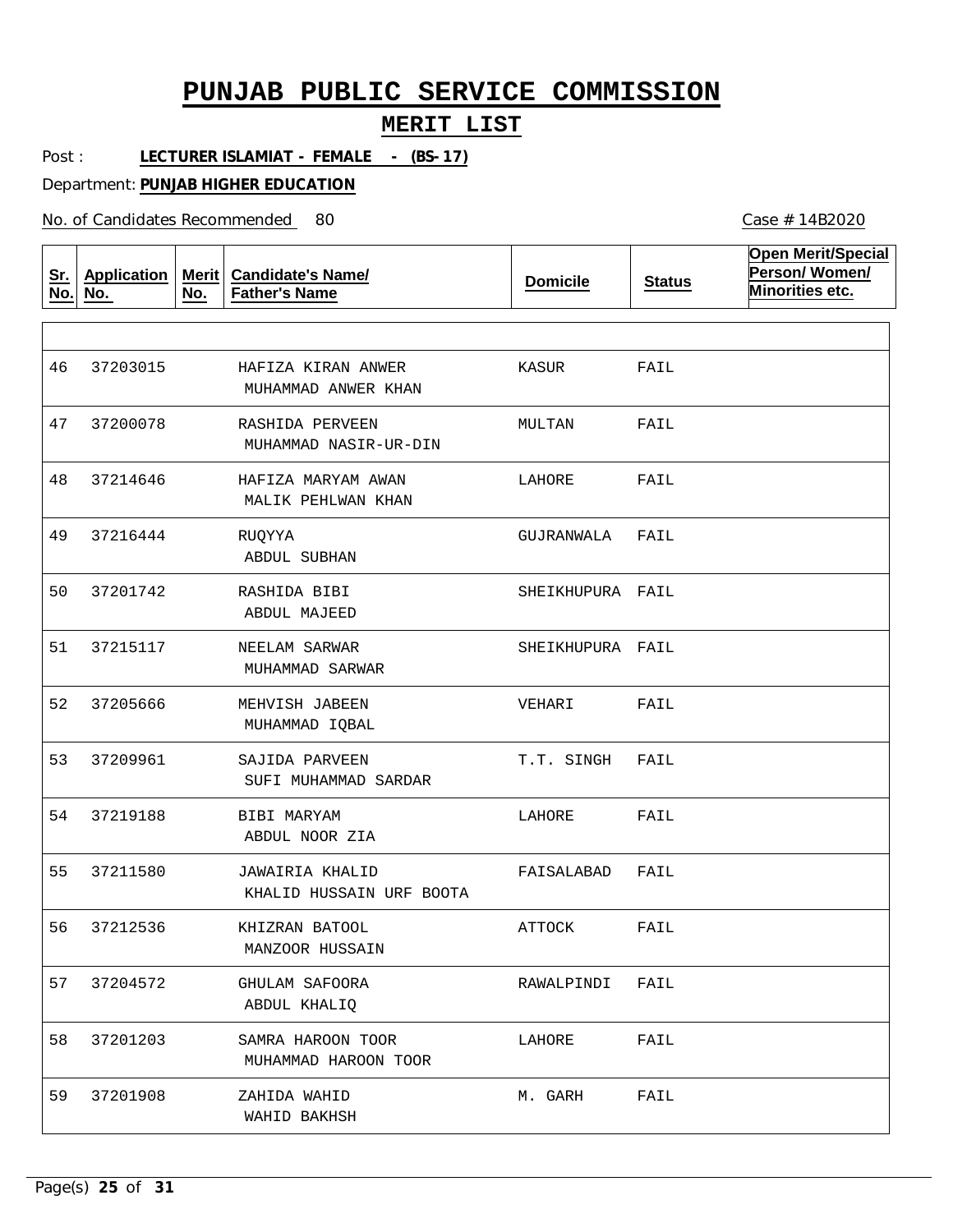#### **MERIT LIST**

Post : LECTURER ISLAMIAT - FEMALE - (BS-17)

Department: **PUNJAB HIGHER EDUCATION**

No. of Candidates Recommended

**Sr. No. Application No. Merit No. Candidate's Name/ Father's Name Domicile Status Open Merit/Special Person/ Women/ Minorities etc.** SAFIA KULSOOM MARIA NAZ BUSHRA BATOOL ZEB UN NISA SUMAIRA NAEEM WAJIHA TUASIN FOZIA SAMRA FIRDOUS ZEENAT BIBI ROMAISA SHAHID AROOSA KANWAL SADIA SHAHEEN GUL SHAISTA WASEEM GULNAZ AZIZ GHULAM KHAWAJA MIRZA ILYAS TARIQ LIAQAT ALI NEZAKAT SULTAN AHMED KHAWAJA MUHAMMAD NAEEM MUHAMMAD TUASIN MUHAMMAD OMER MUHAMMAD SHARIF SAKHA MUHAMMAD DR.SHAHID MEHMOOD NAZIR AHMAD MANZOOR HUSSAIN KHALID WASEEM AHMAD AZIZ AHMAD KHAN 60 61 62 37200101 63 37213158 64 65 66 67 68 69 70 71 72 37205102 73 37200207 37201745 37200990 37202041 37211246 37204835 37214891 37206865 37213419 37210083 37216192 MIANWALI GUJRANWALA MULTAN KHUSHAB CHAKWAL T.T. SINGH FAISALABAD MIANWALI BHAKKAR PAKPATTAN LAHORE M. GARH LODHRAN BHAKKAR FAIL FAIL FAIL FAIL FAIL FAIL FAIL FAIL FAIL FAIL FAIL FAIL FAIL FAIL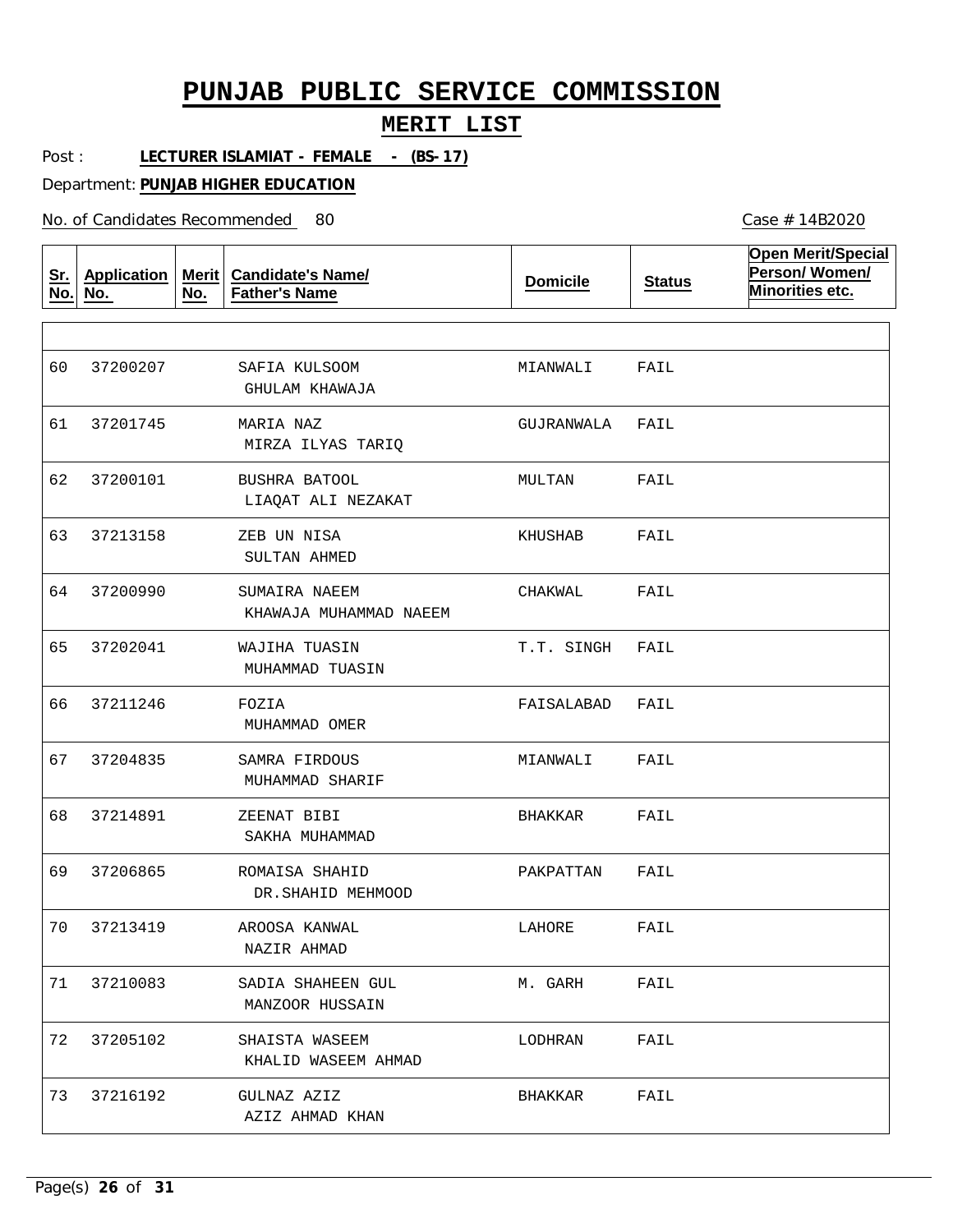### **MERIT LIST**

Post : **LECTURER ISLAMIAT - FEMALE - (BS-17)**

Department: **PUNJAB HIGHER EDUCATION**

No. of Candidates Recommended

| <u>Sr.</u><br>No. | <b>Application</b><br>No. | Merit<br>No. | <b>Candidate's Name/</b><br><b>Father's Name</b> | <b>Domicile</b> | <b>Status</b> | <b>Open Merit/Special</b><br>Person/Women/<br>Minorities etc. |
|-------------------|---------------------------|--------------|--------------------------------------------------|-----------------|---------------|---------------------------------------------------------------|
|                   |                           |              |                                                  |                 |               |                                                               |
| 74                | 37206302                  |              | ABIDA RASHID<br>ABDUL RASHID                     | LAHORE          | FAIL          |                                                               |
| 75                | 37202250                  |              | RABIA RIAZ<br>MUHAMMAD RIAZ                      | SARGODHA        | FAIL          |                                                               |
| 76                | 37211397                  |              | SEHRISH AZAM<br>MOHAMMAD AZAM                    | LAHORE          | FAIL          |                                                               |
| 77                | 37215583                  |              | SADIA KHALIL<br>KHALIL UR REHMAN                 | KASUR           | FAIL          |                                                               |
| 78                | 37202741                  |              | HAFIZA URWA ISMAIL<br>HAFIZ MUHAMMAD ISMAIL      | FAISALABAD      | FAIL          |                                                               |
| 79                | 37219059                  |              | MADIHA SEHRASH<br>SARFRAZ AHMAD                  | HAFIZABAD       | FAIL          |                                                               |
| 80                | 37211567                  |              | TALIA AFZAL<br>MUHAMMAD AFZAL                    | M.B.DIN         | FAIL          |                                                               |
| 81                | 37208616                  |              | ABEERA NAHEED<br>MUHAMMAD IQBAL                  | RAWALPINDI      | FAIL          |                                                               |
| 82                | 37208244                  |              | MARIA YOUNAS<br>MUHAMMAD YOUNAS                  | GUJRANWALA      | FAIL          |                                                               |
| 83                | 37214337                  |              | UZMA SAADAT<br>KHUDA BAKHASH                     | MIANWALI        | FAIL          |                                                               |
| 84                | 37211463                  |              | SAMIA HANIF<br>MUHAMMAD HANIF                    | D.G. KHAN       | FAIL          |                                                               |
| 85                | 37204537                  |              | ANEELA SHARIF<br>MUHAMMAD SHARIF                 | BAHAWALPUR      | FAIL          |                                                               |
| 86                | 37208748                  |              | ANILA NAZIR<br>MUHAMMAD NAZIR                    | KASUR           | FAIL          |                                                               |
| 87                | 37208957                  |              | SHAMS U ZAMAN<br>SYED SAKHAWAT ALI               | LAHORE          | FAIL          |                                                               |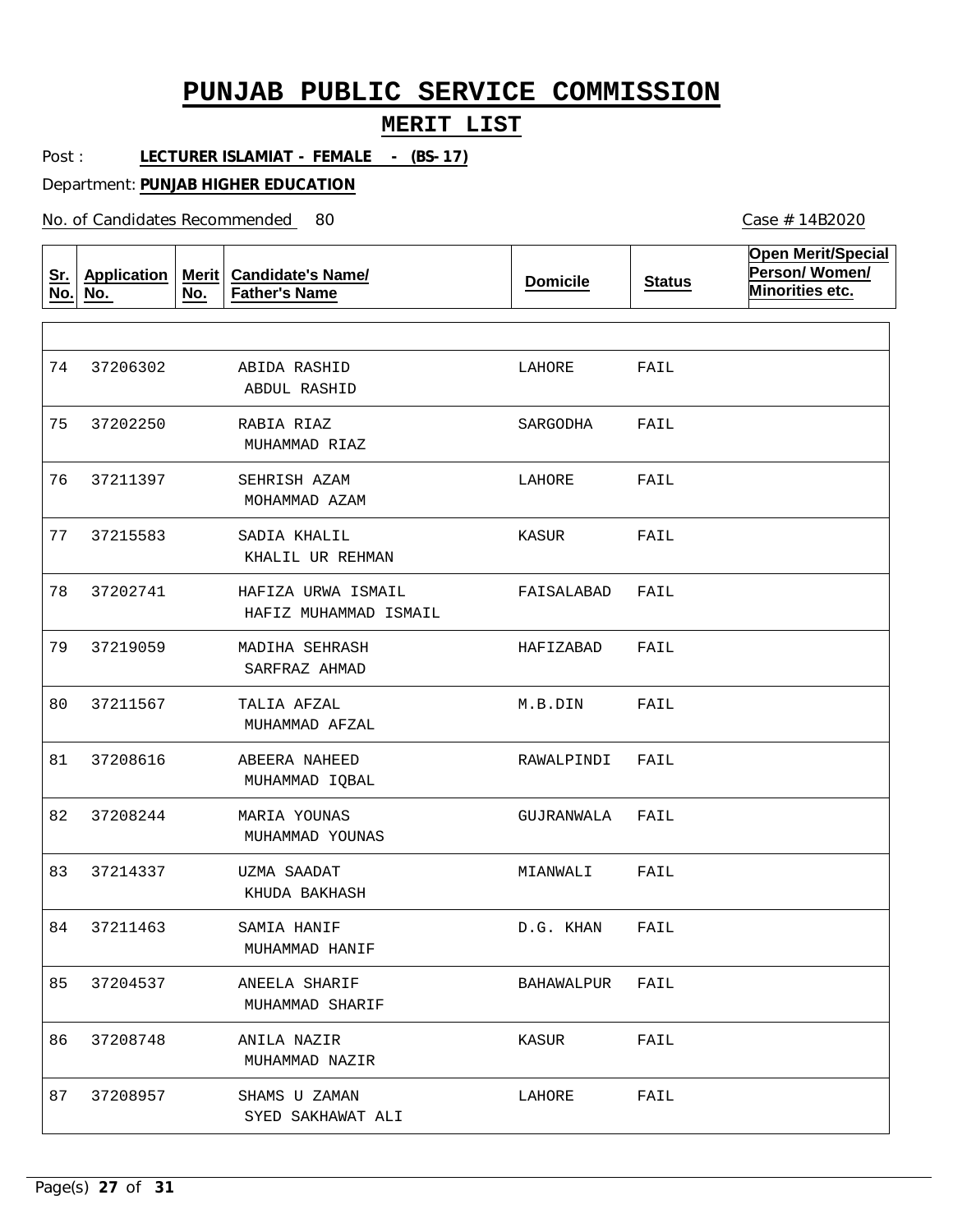### **MERIT LIST**

Post : **LECTURER ISLAMIAT - FEMALE - (BS-17)**

Department: **PUNJAB HIGHER EDUCATION**

No. of Candidates Recommended

| <u>Sr.</u><br>No. | <b>Application</b><br>No. | Merit<br>No. | <b>Candidate's Name/</b><br><b>Father's Name</b> | <b>Domicile</b> | <b>Status</b> | <b>Open Merit/Special</b><br>Person/Women/<br>Minorities etc. |
|-------------------|---------------------------|--------------|--------------------------------------------------|-----------------|---------------|---------------------------------------------------------------|
|                   |                           |              |                                                  |                 |               |                                                               |
| 88                | 37218327                  |              | ROBINA BASHIR<br><b>BASHIR AHMED</b>             | VEHARI          | FAIL          |                                                               |
| 89                | 37206030                  |              | SOMIA SALEEM<br>MUHAMMAD SALEEM                  | CHINIOT         | FAIL          |                                                               |
| 90                | 37203088                  |              | RABIA SATTAR<br>ABDUL SATTAR                     | T.T. SINGH      | FAIL          |                                                               |
| 91                | 37211153                  |              | <b>QURAT UL AIN ASHRAF</b><br>MUHAMMED ASHRAF    | JEHLUM          | FAIL          |                                                               |
| 92                | 37213663                  |              | KOUSAR PARVEEN<br>GHULAM SARWAR                  | BAHAWALPUR      | FAIL          |                                                               |
| 93                | 37205212                  |              | AYESHA ALTAF<br>ALTAF HUSSAIN                    | VEHARI          | FAIL          |                                                               |
| 94                | 37219767                  |              | AYESHA AKRAM<br>MUHAMMAD AKRAM SADDIQI           | SARGODHA        | FAIL          |                                                               |
| 95                | 37200432                  |              | SEHRISH ANDLEEB HAFIZA<br>MUHAMMAD ARSHAD IQBAL  | R.Y. KHAN       | FAIL          |                                                               |
| 96                | 37206379                  |              | RAZIA BANO<br>GHANI MUHAMMAD                     | LAYYAH          | FAIL          |                                                               |
| 97                | 37209711                  |              | AISHA MUSHARRAF<br>MUSHARRAF ALI                 | M. GARH         | FAIL          |                                                               |
| 98                | 37201266                  |              | MARIA GHAFOOR<br>ABDUL GHAFOOR                   | MULTAN          | FAIL          |                                                               |
| 99                | 37218964                  |              | SAIRA AJMAL<br>MUHAMMAD AJMAL                    | LAYYAH          | FAIL          |                                                               |
|                   | 100 37210760              |              | JAVARIA<br>MUHAMMAD SHARIF SHAKIR                | FAISALABAD      | FAIL          |                                                               |
|                   | 101 37214547              |              | SHAISTA NAHEED<br>IRSHAD HUSSAIN SHAH            | R.Y. KHAN       | FAIL          |                                                               |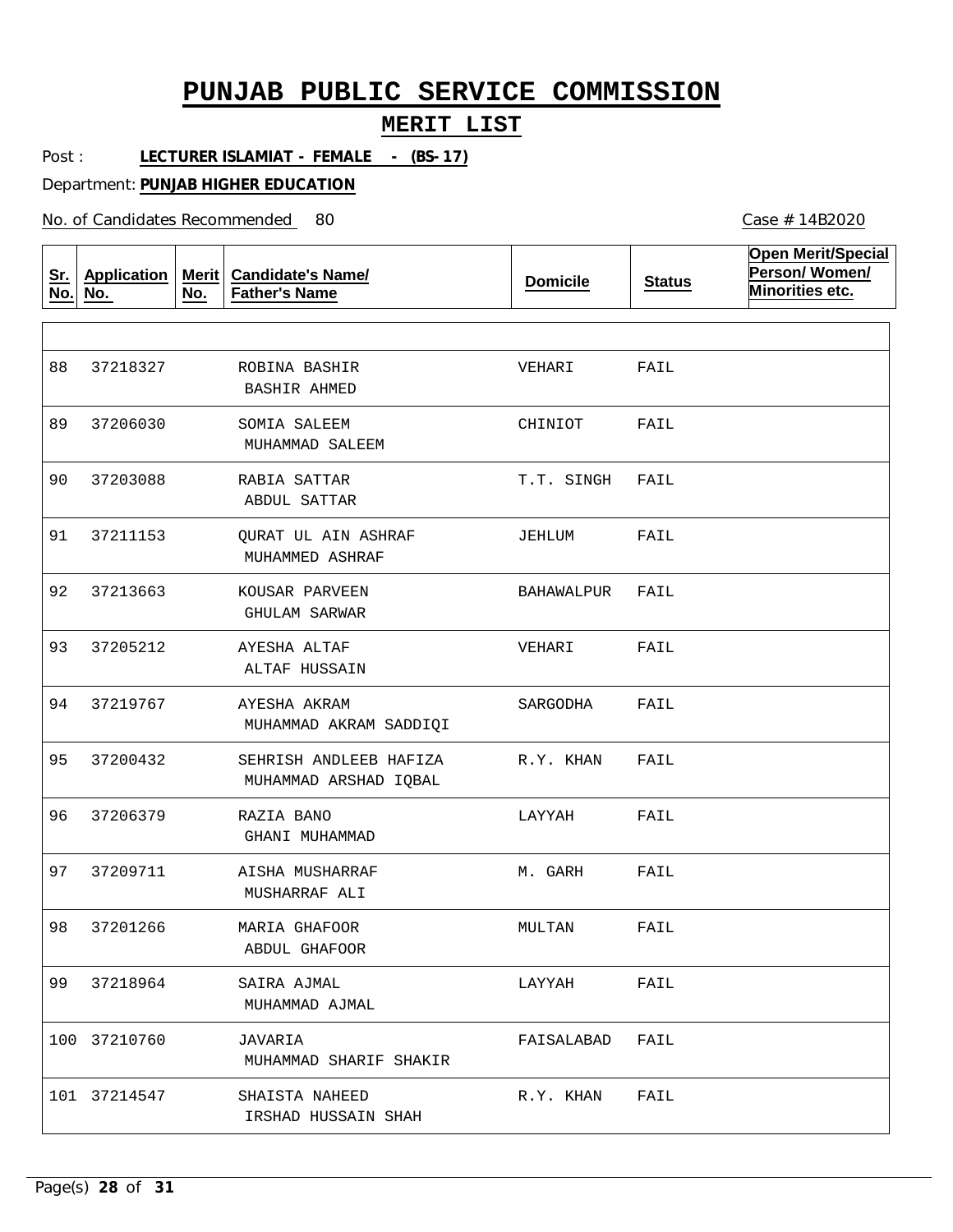#### **MERIT LIST**

Post : LECTURER ISLAMIAT - FEMALE - (BS-17)

Department: **PUNJAB HIGHER EDUCATION**

No. of Candidates Recommended

**Sr. No. No. Application Merit No. Candidate's Name/ Father's Name Domicile Status Open Merit/Special Person/ Women/ Minorities etc.** SALEHA BATOOL MARYAM ARSHAD SADIA MATLOOB NUSRAT KHAN SHABANA KOUSAR HUMAIRA FAROOQ ZOBIA AKRAM UZMA ASLAM FOZIA HUSSAIN MISBAH KHALID SADIA HUSSAIN ARSHI BASHIR IFFAT BIBI NAJMA NOREEN ABDUL HAFEEZ AHMED ARSHAD IQBAL MUHAMMAD MATLOOB HUSSAIN MUHAMMAD YAR KHAN MUHAMMAD BASHIR MUHAMMAD FAROOQ HAJI MUHAMMAD AKRAM MUHAMAAD ASLAM MUHAMMAD HUSSAIN KHALID MASOOD MUHAMMAD HUSSAIN MUHAMMAD BASHIR ABDUR RAHMAN ALI MUHAMMAD 102 37225325 103 37216334 104 37205571 105 37210347 106 37200747 107 37221814 108 37200778 109 37201081 110 37219281 111 37211937 112 37202355 113 37222611 114 37210509 115 37211538 RAWALPINDI GUJRANWALA FAISALABAD MULTAN GUJRANWALA SARGODHA VEHARI M.B.DIN VEHARI SHEIKHUPURA FAIL LAHORE RAWALPINDI MIANWALI SAHIWAL FAIL FAIL FAIL FAIL FAIL FAIL FAIL FAIL FAIL FAIL FAIL FAIL FAIL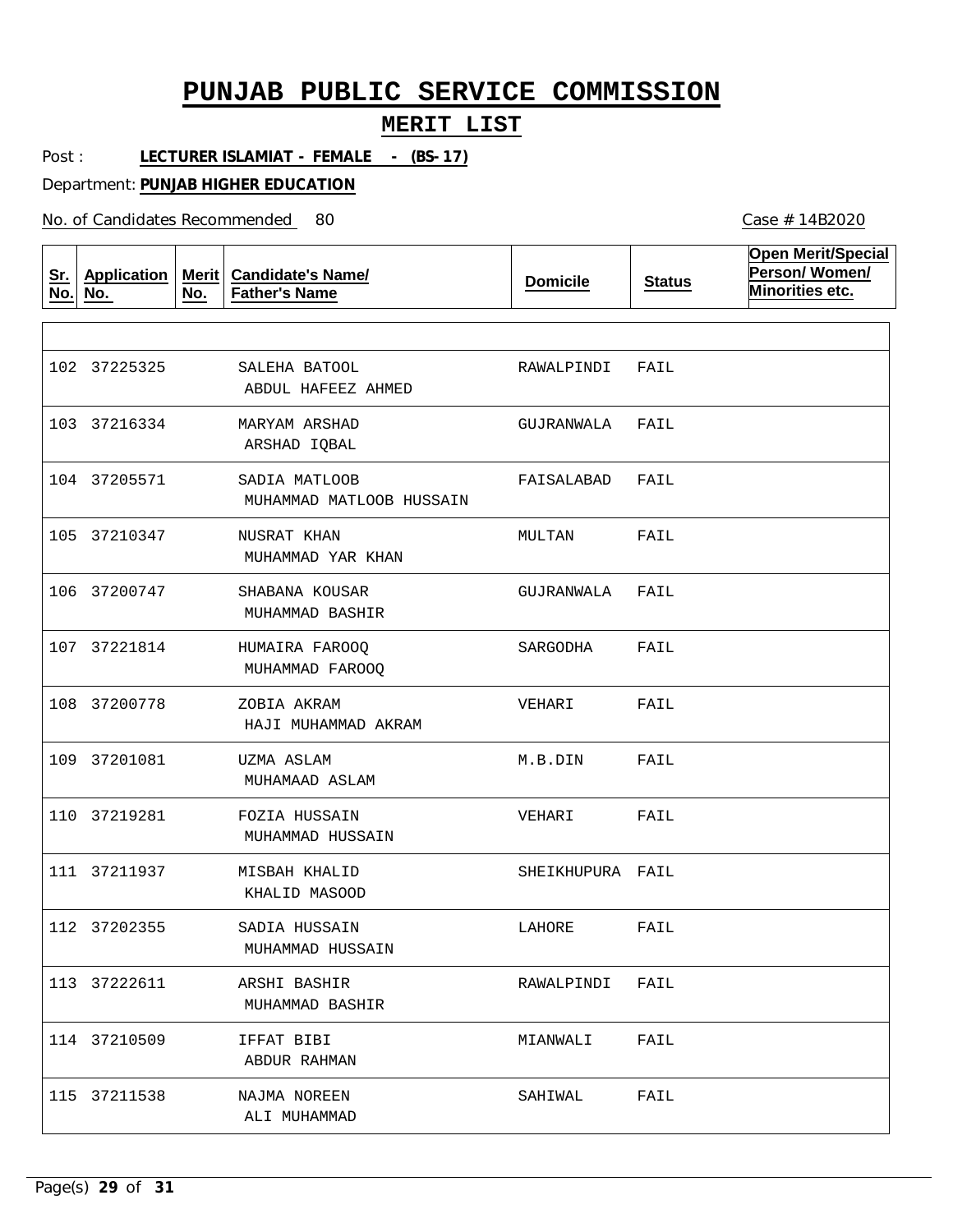### **MERIT LIST**

Post : **LECTURER ISLAMIAT - FEMALE - (BS-17)**

Department: **PUNJAB HIGHER EDUCATION**

No. of Candidates Recommended

| <u>Sr.</u><br>No. | <b>Application</b><br>No. | No. | Merit   Candidate's Name/<br><b>Father's Name</b> | <b>Domicile</b>  | <b>Status</b> | <b>Open Merit/Special</b><br>Person/Women/<br>Minorities etc. |
|-------------------|---------------------------|-----|---------------------------------------------------|------------------|---------------|---------------------------------------------------------------|
|                   |                           |     |                                                   |                  |               |                                                               |
|                   | 116 37216047              |     | KANEEZ BIBI<br>MUHAMMAD QASIM                     | LODHRAN          | FAIL          |                                                               |
|                   | 117 37219527              |     | KAUSAR PERVEEN<br>MUHAMMAD MANSHA                 | GUJRANWALA       | FAIL          |                                                               |
|                   | 118 37203327              |     | SIDRA BASHEER<br>BASHEER AHMED                    | SARGODHA         | FAIL          |                                                               |
|                   | 119 37222631              |     | SHAHPARA<br>SHAFIQUE AHMED                        | R.Y. KHAN        | FAIL          |                                                               |
|                   | 120 37214284              |     | SHAHIDA PARVEEN<br>FAIZULLAH KHAN                 | SARGODHA         | FAIL          |                                                               |
|                   | 121 37209312              |     | SHAMIM AKHTAR<br>MAQBOOL HUSSAIN                  | NANKANA<br>SAHIB | FAIL          |                                                               |
|                   | 122 37220058              |     | SARA BANO<br>ABD UL REHMAN                        | LAHORE           | FAIL          |                                                               |
|                   | 123 37212687              |     | RIZWANA MALIK<br>ABDUS SALAM                      | M.B.DIN          | FAIL          |                                                               |
|                   | 124 37213282              |     | SADAF SABAR<br>SABAR HUSSEN                       | FAISALABAD       | FAIL          |                                                               |
|                   | 125 37206117              |     | SABA MASROOR<br>SYED MASROOR AHMED                | RAJANPUR         | FAIL          |                                                               |
|                   | 126 37205696              |     | ATIFA KAUSAR<br>MUMTAZ ALI                        | RAWALPINDI       | FAIL          |                                                               |
|                   | 127 37200284              |     | MANAM BATOOL<br>MUHAMMAD KHAN                     | FAISALABAD       | FAIL          |                                                               |
|                   | 128 37200977              |     | NAZRA PRVEEN<br>SUFI SARDAR ALAM                  | T.T. SINGH       | FAIL          |                                                               |
|                   | 129 37216696              |     | KANWAL NASEER KHAN<br>NASEER AHMAD KHAN           | BHAKKAR          | FAIL          |                                                               |